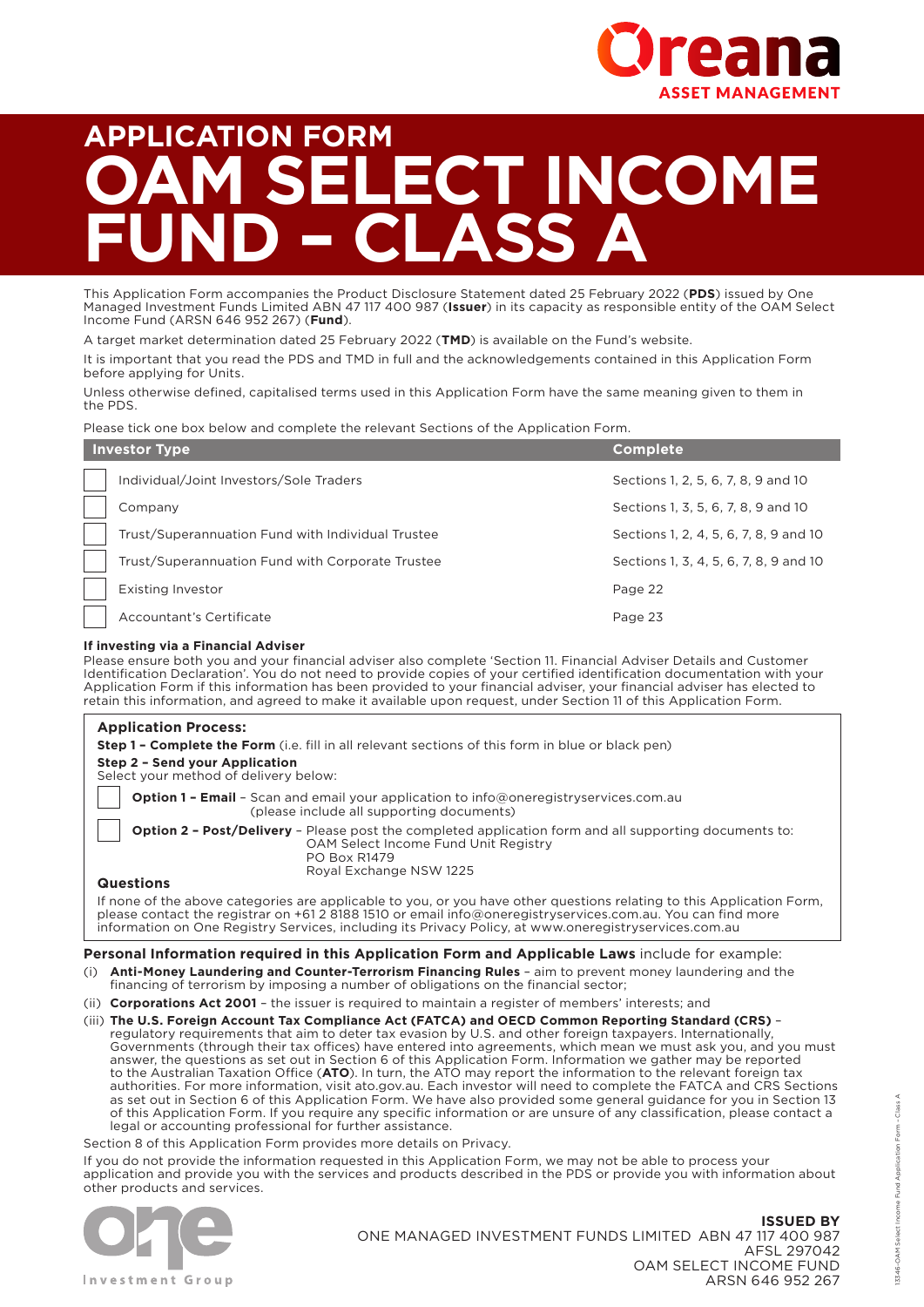| <b>INVESTMENT DETAILS</b><br>1.                                                                                                                                                                                                                                                                                               |
|-------------------------------------------------------------------------------------------------------------------------------------------------------------------------------------------------------------------------------------------------------------------------------------------------------------------------------|
| <b>DETAILS</b><br>1.1                                                                                                                                                                                                                                                                                                         |
| I/we apply to invest in the OAM Select Income Fund - Class A (18 month investment).                                                                                                                                                                                                                                           |
| Amount: AUD                                                                                                                                                                                                                                                                                                                   |
| <b>For Australian Investors</b><br>Minimum of AUD 5,000/minimum subsequent investments AUD 1,000.                                                                                                                                                                                                                             |
| For Hong Kong Investors and Singapore Investors<br>The minimum initial investment in the Fund is AUD 500,000/minimum subsequent investments AUD 1,000.                                                                                                                                                                        |
| Please tick the box beside your chosen payment method and complete the required details.                                                                                                                                                                                                                                      |
| Cheque<br>Made payable to: Apps - OAM Select Income Fund                                                                                                                                                                                                                                                                      |
| <b>Electronic Funds Transfer or Direct Deposit</b><br>Bank: ANZ Banking Group Limited<br>Reference: 'Investor surname/company or trust name' (as applicable)<br>Account Name: Apps - OAM Select Income Fund<br>BSB: 012-110<br>Account number: 838 320 606<br><b>SWIFT Code: ANZBAU3M</b>                                     |
| Date of Transfer<br>Reference Used                                                                                                                                                                                                                                                                                            |
|                                                                                                                                                                                                                                                                                                                               |
| <b>Source of Investment Funds</b>                                                                                                                                                                                                                                                                                             |
| Please identify the source of your investable assets or wealth:                                                                                                                                                                                                                                                               |
| Gainful employment<br>Inheritance/gift<br><b>Business activity</b>                                                                                                                                                                                                                                                            |
| Superannuation savings<br><b>Financial Investments</b>                                                                                                                                                                                                                                                                        |
| Other - please specify                                                                                                                                                                                                                                                                                                        |
| What is the purpose of this investment?                                                                                                                                                                                                                                                                                       |
| Savings<br>Retirement<br>Growth<br>Income<br><b>Business account</b>                                                                                                                                                                                                                                                          |
| Please confirm that before completing this Application Form you have:<br>Read the PDS (including any supplemental information) relevant to the Fund.<br>$No*$<br>Yes<br>Read the TMD relevant to the Fund.<br>$No*$<br>Yes<br>*If you answer no to either of these questions, we may not be able to process your application. |
| Please read the PDS and TMD fully before proceeding with your application.                                                                                                                                                                                                                                                    |
| <b>WHAT FINANCIAL ADVICE HAVE YOU RECEIVED?</b><br>1.2                                                                                                                                                                                                                                                                        |
| Have you received financial advice before applying to invest in the Fund?                                                                                                                                                                                                                                                     |
| Yes<br>I/we have received <b>personal advice</b> in relation to my/our investment in this Fund.<br>Have your Financial Adviser complete Section 11.                                                                                                                                                                           |
| I/we are an Australian Wholesale Client.<br>Yes<br><b>Please complete Section 1.3.</b>                                                                                                                                                                                                                                        |
| I/we are a Wholesale (Professional) Investor from Hong Kong.<br>Yes<br>Please provide the relevant documentation to confirm the Professional Investor status in Hong Kong.                                                                                                                                                    |
| Please do not complete section 1.3 below.<br>I/we are a Wholesale (Accredited) Investor from Singapore.<br>Yes<br>Please provide the relevant documentation to confirm the Accredited Investor status in Singapore.                                                                                                           |
| Please do not complete section 1.3 below.<br>If you have not answered Yes to any of the questions above you are currently not eligible for this product.                                                                                                                                                                      |
|                                                                                                                                                                                                                                                                                                                               |
| <b>AUSTRALIAN WHOLESALE CLIENT</b><br>1, 3                                                                                                                                                                                                                                                                                    |
| I acknowledge that one of the following circumstances apply to me (please indicate):                                                                                                                                                                                                                                          |
| (a) I am/we are applying for units at a price, or for the value of at least \$500,000 under this Application Form                                                                                                                                                                                                             |
| (b) I have/we have net assets of at least \$2.5 million, and I am/we are applying for Units in the Fund for a purpose<br>other than for use in connection with a business                                                                                                                                                     |
| I have/we have a gross income for each of the last two financial years of at least \$250,000 per year, and I<br>(C)<br>am/we are applying for Units in the Fund for a purpose other than for use in connection with a business                                                                                                |
| I am/we are a 'professional investor' as defined in the Corporations Act*<br>(d)                                                                                                                                                                                                                                              |
| If (b) or (c) applies, please provide an Accountant's Certificate with your Application Form (a template can be located at<br>the end of this form).                                                                                                                                                                          |

\*If you consider yourself a '*professional investor*' please contact the Registrar on the number provided in order to complete the appropriate forms.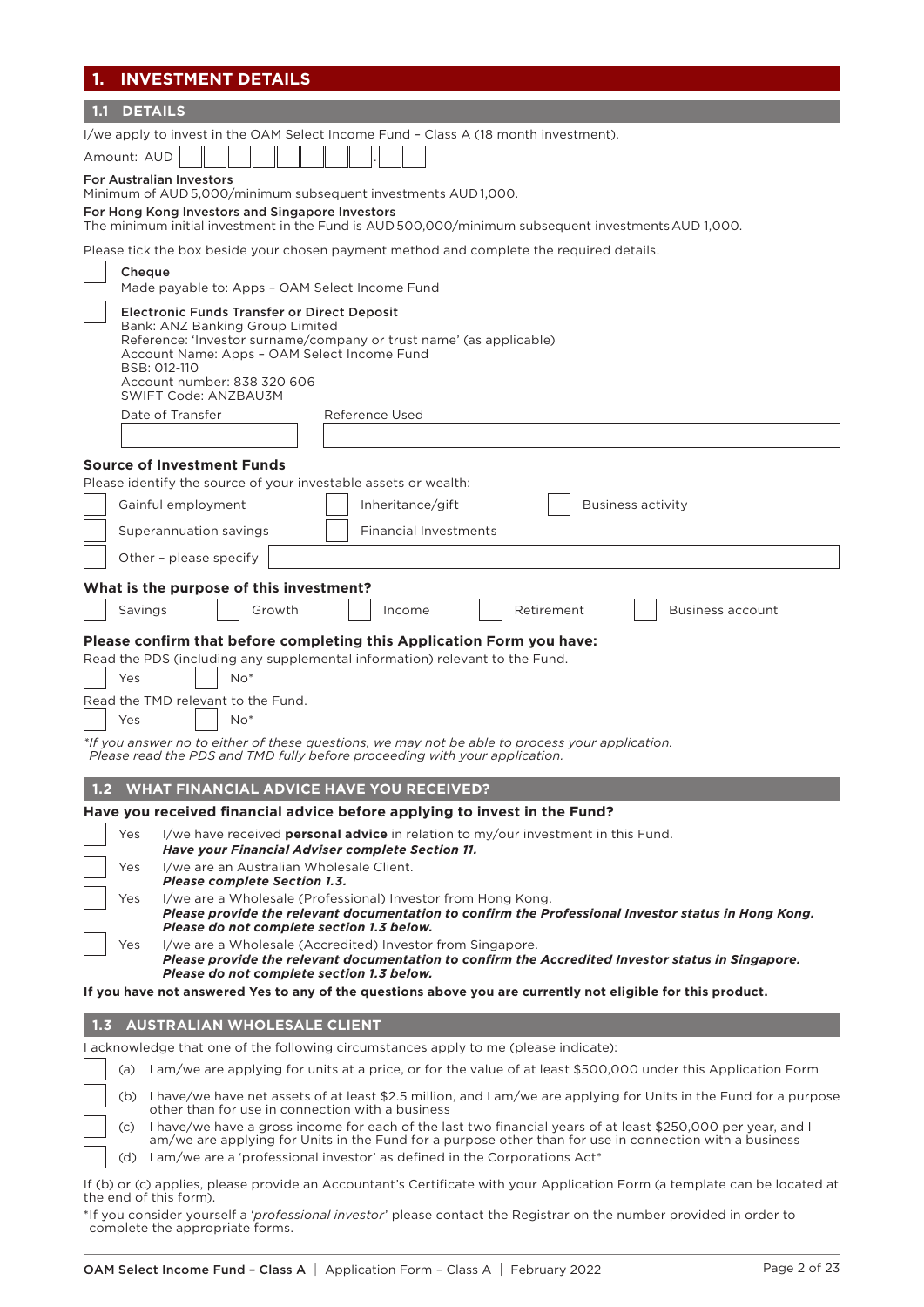# **2. INDIVIDUAL/JOINT INVESTORS/SOLE TRADERS/INDIVIDUAL TRUSTEES – APPLICATION FORM**

Complete this section if you are investing in your own name, including as a sole trader.

# **2.1 INVESTOR DETAILS**

| <b>INVESTOR 1</b>                  |       |                  |         |  |
|------------------------------------|-------|------------------|---------|--|
| Title                              |       | Date of Birth    |         |  |
| <b>Given Names</b>                 |       | Surname          |         |  |
|                                    |       |                  |         |  |
| Place of Birth (City/Town)         |       | Country of Birth |         |  |
| Residential Address (not a PO Box) |       |                  |         |  |
| Suburb                             | State | Postcode         | Country |  |
| Email                              |       |                  |         |  |
| Mobile Number                      |       | Telephone        |         |  |
|                                    |       |                  |         |  |
| Occupation                         |       |                  |         |  |

## **INVESTOR 2** (only applicable for joint investors)

| Title                              |       | Date of Birth    |         |
|------------------------------------|-------|------------------|---------|
|                                    |       |                  |         |
| <b>Given Names</b>                 |       | Surname          |         |
|                                    |       |                  |         |
| Place of Birth (City/Town)         |       | Country of Birth |         |
|                                    |       |                  |         |
| Residential Address (not a PO Box) |       |                  |         |
|                                    |       |                  |         |
| Suburb                             | State | Postcode         | Country |
|                                    |       |                  |         |
| Email                              |       |                  |         |
|                                    |       |                  |         |
| Mobile Number                      |       | Telephone        |         |
|                                    |       |                  |         |
| Occupation                         |       |                  |         |
|                                    |       |                  |         |

If there are more than two individuals please provide details and attach to this Application Form.

# **ADDITIONAL INFORMATION FOR SOLE TRADERS** (only applicable if applying as a Sole Trader)

| Full Business Name (if any)              |                                                                                                                     |          |         |  |
|------------------------------------------|---------------------------------------------------------------------------------------------------------------------|----------|---------|--|
|                                          |                                                                                                                     |          |         |  |
| Australian Business Number (if obtained) |                                                                                                                     |          |         |  |
|                                          |                                                                                                                     |          |         |  |
|                                          | Address of Principal Place of Business (not a PO Box). If same as residential address given above, mark 'As Above'. |          |         |  |
|                                          |                                                                                                                     |          |         |  |
| Suburb                                   | State                                                                                                               | Postcode | Country |  |
|                                          |                                                                                                                     |          |         |  |
|                                          |                                                                                                                     |          |         |  |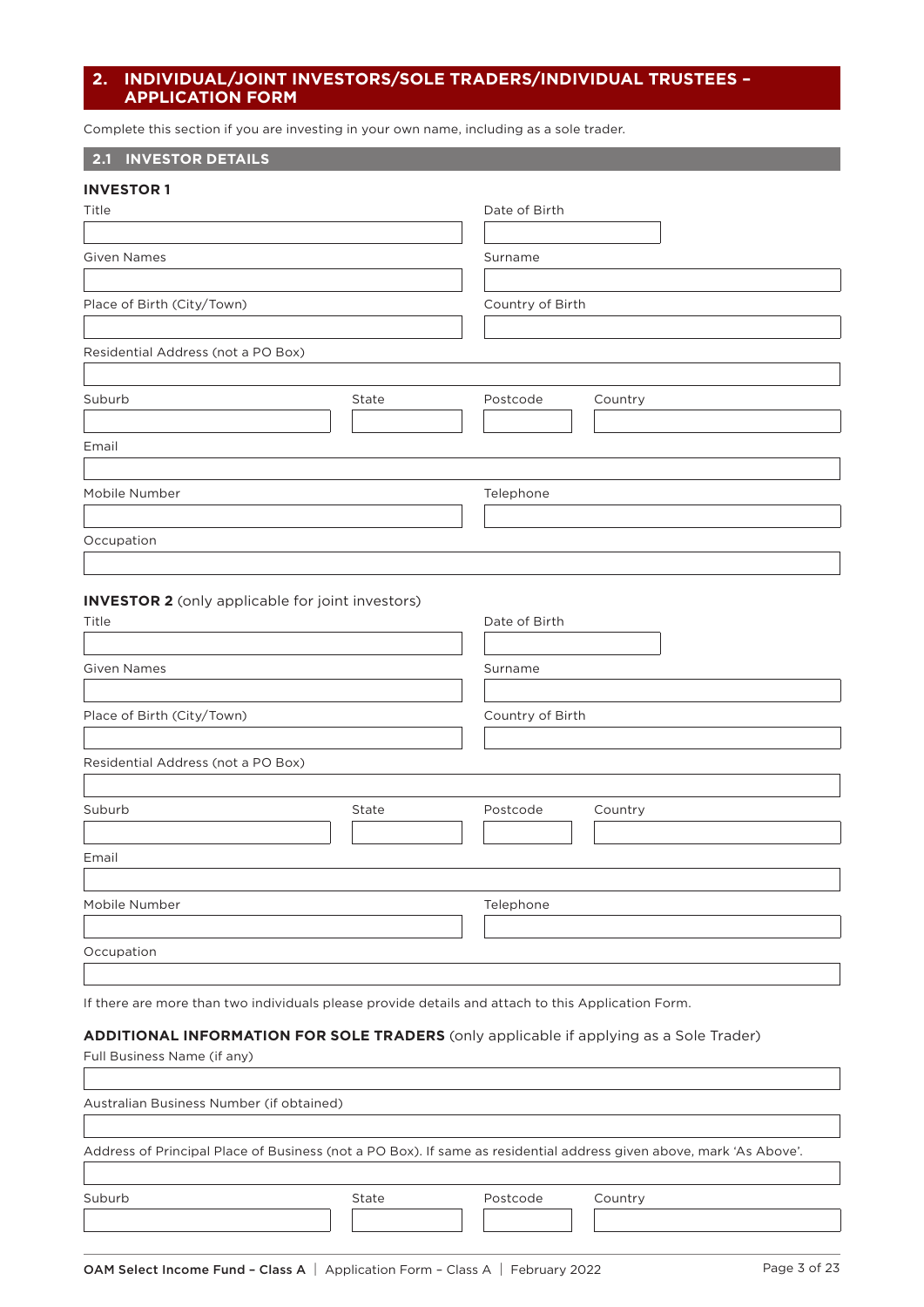# **2.2 IDENTIFICATION DOCUMENTS**

To comply with Australia's Anti-Money Laundering and Counter-Terrorism Financing (**AML/CTF**) legislation, we must collect certain information from prospective investors and their beneficial owners supported by CERTIFIED COPIES of relevant identification documents for all investors and their beneficial owners.

Please refer to Section 12 for details of how to arrange certified copies. Please provide all documents in the proper format otherwise we may not be able to process your application for investment.

**Select one of the following options** to verify each investor and Beneficial Owner.

Provide a certified copy of a driver's licence that contains a photograph of the licence/permit holder; or

Provide a certified copy of a passport that contains a photograph and signature of the passport holder.

# **3. COMPANY/CORPORATE TRUSTEE – APPLICATION FORM**

Complete this section if you are investing for, or on behalf of, a company.

# **3.1 COMPANY DETAILS**

| Full Company Name                                                                      |                                         |                                                                                                       |  |
|----------------------------------------------------------------------------------------|-----------------------------------------|-------------------------------------------------------------------------------------------------------|--|
|                                                                                        |                                         |                                                                                                       |  |
| Country of Formation, Incorporation or Registration                                    |                                         |                                                                                                       |  |
|                                                                                        |                                         |                                                                                                       |  |
| ARBN (if registered with ASIC)                                                         |                                         | ACN/ABN (if registered in Australia)                                                                  |  |
|                                                                                        |                                         |                                                                                                       |  |
| Tax File Number or Exemption Code (Australian residents)                               |                                         | AFS Licence Number (if applicable)                                                                    |  |
|                                                                                        |                                         |                                                                                                       |  |
|                                                                                        |                                         | Name of Regulator (if licenced by an Australian Commonwealth, State or Territory statutory regulator) |  |
|                                                                                        |                                         |                                                                                                       |  |
| Registered Business Address in Australia or in Country of Formation                    |                                         |                                                                                                       |  |
|                                                                                        |                                         |                                                                                                       |  |
| Suburb                                                                                 | State                                   | Postcode<br>Country                                                                                   |  |
|                                                                                        |                                         |                                                                                                       |  |
| Principal Place of Business (not a PO Box address)                                     |                                         |                                                                                                       |  |
|                                                                                        |                                         |                                                                                                       |  |
| Suburb                                                                                 | State                                   | Postcode<br>Country                                                                                   |  |
|                                                                                        |                                         |                                                                                                       |  |
| If an Australian Company, registration status with ASIC.                               |                                         |                                                                                                       |  |
|                                                                                        |                                         |                                                                                                       |  |
| Public Company<br>Proprietary Company                                                  |                                         |                                                                                                       |  |
| If a Foreign Company, registration status with the relevant foreign registration body. |                                         |                                                                                                       |  |
| Private/Proprietary Company                                                            | Public Company                          | Other - Please Specify                                                                                |  |
| Name of Relevant Foreign Registration Body                                             |                                         | Foreign Company Identification Number                                                                 |  |
|                                                                                        |                                         |                                                                                                       |  |
| Is the Company listed?                                                                 |                                         |                                                                                                       |  |
| Yes - Name of Market/Stock Exchange<br>No                                              |                                         |                                                                                                       |  |
| Is the Company a majority-owned subsidiary of an Australian listed company?            |                                         |                                                                                                       |  |
|                                                                                        | Yes - Name of Australian Listed Company |                                                                                                       |  |
| No                                                                                     |                                         |                                                                                                       |  |
|                                                                                        | - Name of Market/Stock Exchange         |                                                                                                       |  |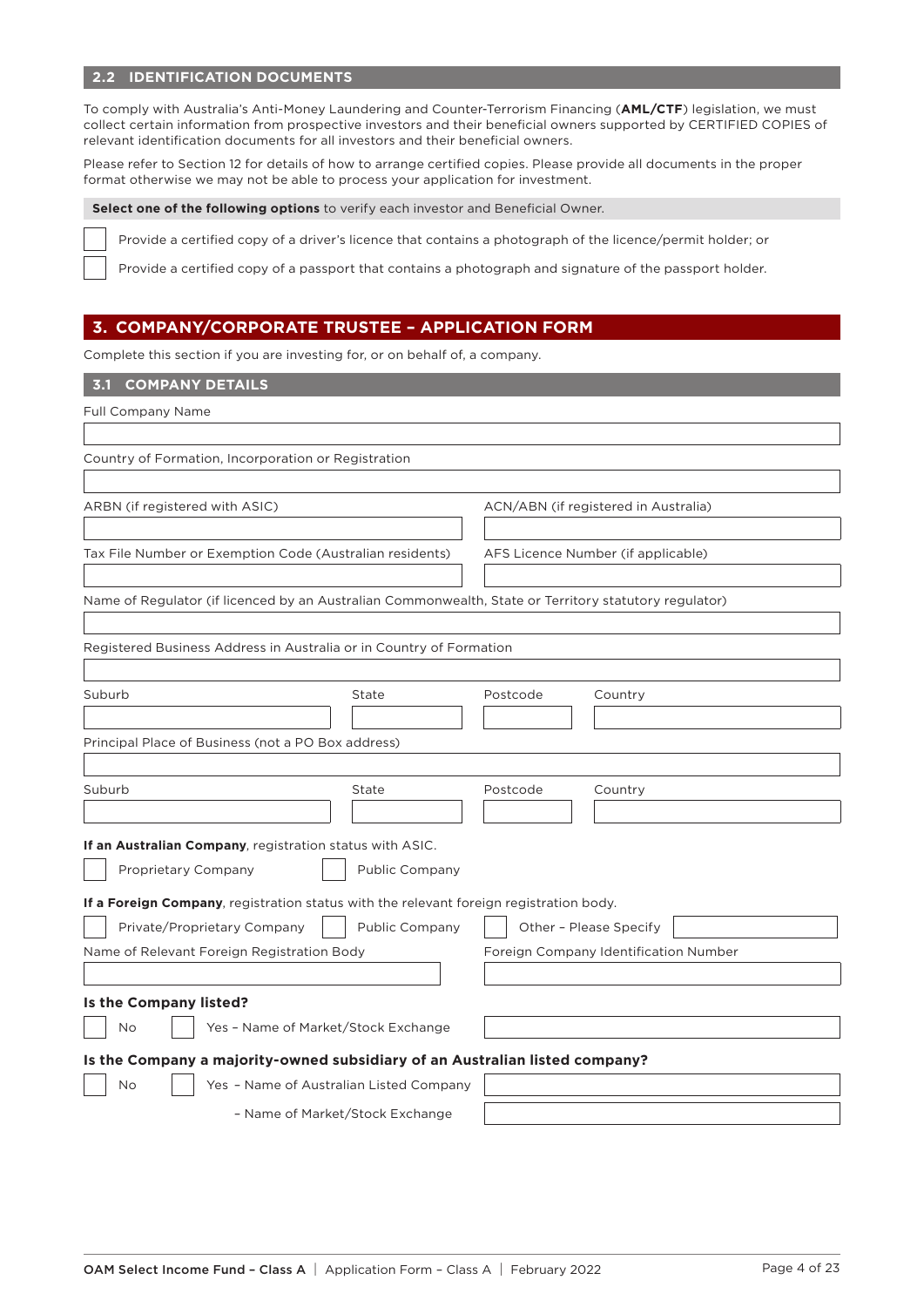# **3.1.1 DIRECTORS OF THE COMPANY/CORPORATE TRUSTEE**

If the company is **registered as a proprietary company by ASIC** or a **private company by a foreign registration body**, please list the name of each director of the company.

| Director 1 - Full Name | Director 4 - Full Name |
|------------------------|------------------------|
|                        |                        |
| Director 2 - Full Name | Director 5 - Full Name |
|                        |                        |
| Director 3 - Full Name | Director 6 - Full Name |
|                        |                        |

*If there are more than six directors please provide their full names on a separate page and attach to this Application Form.*

## **3.1.2 BENEFICIAL OWNERS OF THE COMPANY/CORPORATE TRUSTEE**

**Please provide details of the Beneficial Owner of the company who directly or indirectly controls the company in Section 6.7. Please refer to Section 13 if you are unsure as to what Beneficial Owner means.**

| 3.2 CONTACT PERSON DETAILS (Financial Adviser details not accepted) |       |           |         |
|---------------------------------------------------------------------|-------|-----------|---------|
| <b>Given Names</b>                                                  |       | Surname   |         |
|                                                                     |       |           |         |
| Postal Address                                                      |       |           |         |
|                                                                     |       |           |         |
| Suburb                                                              | State | Postcode  | Country |
|                                                                     |       |           |         |
| Email                                                               |       |           |         |
|                                                                     |       |           |         |
| Mobile Number                                                       |       | Telephone |         |
|                                                                     |       |           |         |
|                                                                     |       |           |         |

#### **3.3 IDENTIFICATION DOCUMENTS**

To comply with AML/CTF legislation, we must collect certain identification documents from prospective investors and their beneficial owners supported by CERTIFIED COPIES of relevant identification documents for all investors and their beneficial owners.

Please refer to Section 12 for details of how to arrange certified copies. Please provide all documents in the proper format otherwise we may not be able to process your application for investment.

#### **Select one of the following options** to verify the company.

Perform a search of the ASIC database (unit registry to perform on behalf of the investor); or

Provide a certified copy of the certification of registration issued by ASIC or the relevant foreign registration body (must show full name of company, name of registration body, company identification number and type of company – private or public).

**Select one of the following options** to verify the Officeholders who have signed the Application Form and Beneficial Owners identified in Section 6.7.

Provide a certified copy of a driver's licence that contains a photograph of the licence/permit holder; or

Provide a certified copy of a passport that contains a photograph and signature of the passport holder.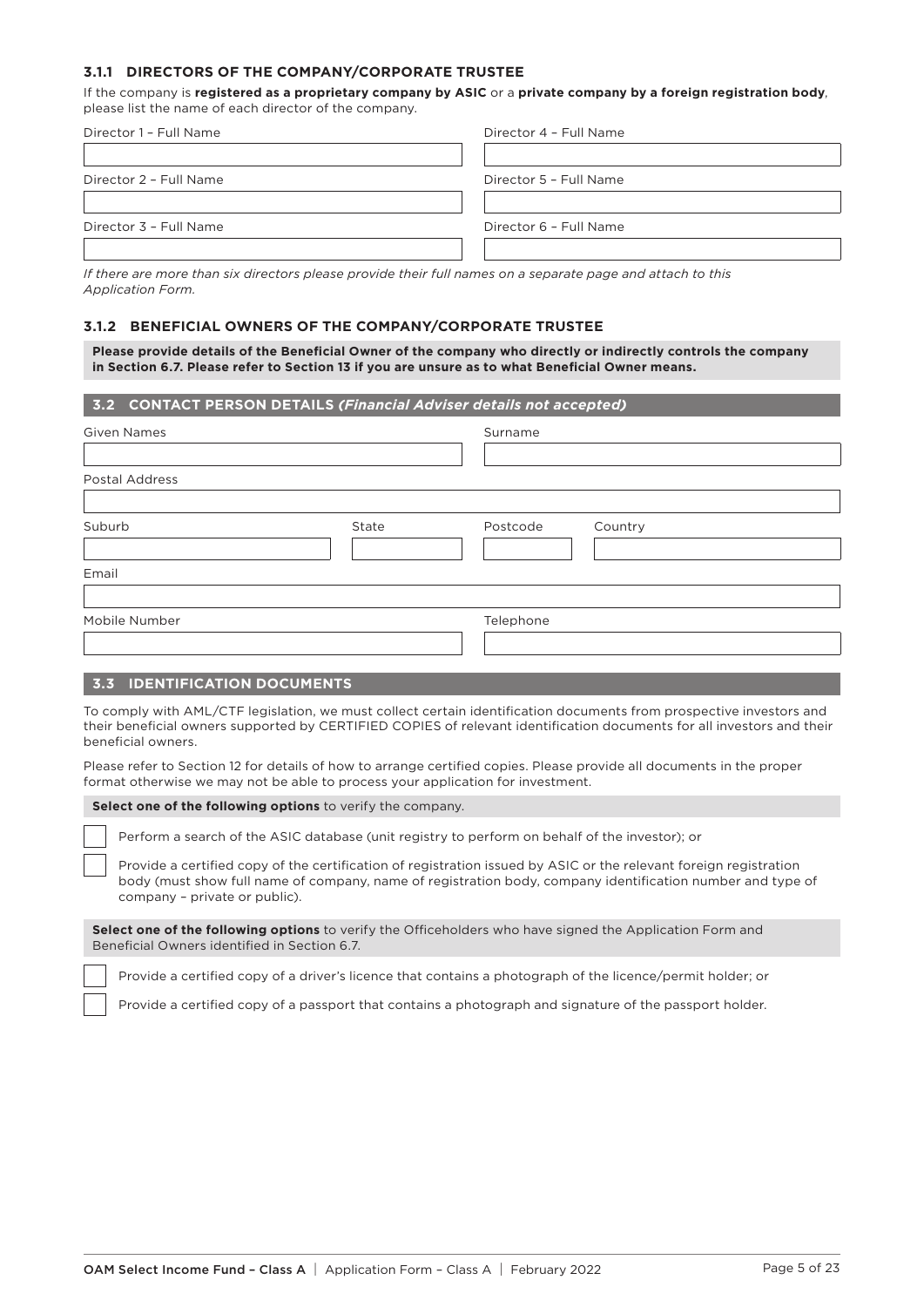# **4. TRUST/SUPERANNUATION FUND**

Complete this section if you are investing for, or on behalf of, a Trust/Superannuation Fund.

## **4.1 TRUST/FUND DETAILS**

| Full Name of Trust/Superannuation Fund                                                                                                                                                                                                                                        |                                     |
|-------------------------------------------------------------------------------------------------------------------------------------------------------------------------------------------------------------------------------------------------------------------------------|-------------------------------------|
| Country of Establishment                                                                                                                                                                                                                                                      |                                     |
|                                                                                                                                                                                                                                                                               | Australian Business Number (if any) |
| Tax File Number or Exemption Code                                                                                                                                                                                                                                             |                                     |
| 4.1.1 TYPE OF TRUST<br>(Please tick ONE box from the list below to indicate the type of Trust and provide the required information)<br>Regulated Trust (e.g. self-managed superannuation fund)<br>Type A:<br>Name of regulator (e.g. ASIC, APRA, ATO)                         | Registration/Licensing details      |
|                                                                                                                                                                                                                                                                               |                                     |
| Government Superannuation Fund<br>Type B:<br>Name of the legislation establishing the fund                                                                                                                                                                                    |                                     |
| Foreign Superannuation Fund<br>Type C:<br>Name of Regulator                                                                                                                                                                                                                   | Registration/Licensing Details      |
| Type D:<br>Other Type of Trust/Unregulated Trust<br>Trust Description (e.g. family, unit, charitable)                                                                                                                                                                         |                                     |
| ADDITIONAL INFORMATION FOR TYPE C AND TYPE D TRUSTS<br>4.2                                                                                                                                                                                                                    |                                     |
| <b>SETTLOR OF THE TRUST</b><br>4.2.1<br>Tick this box if the initial contribution was less than \$10,000.<br>Tick this box if the settlor of the trust is deceased.<br>Provide the full name and address of the settlor of the trust.<br><b>Given Names</b><br>Postal Address | Surname                             |
| Suburb<br>State                                                                                                                                                                                                                                                               | Postcode<br>Country                 |
| <b>4.2.2 BENEFICIARY DETAILS</b><br>Do the terms of the Trust identify the beneficiaries by reference to a membership of a class?<br>Yes - Describe the class of beneficiaries below (e.g. unit holders, family members of named person,<br>charitable purposes)              |                                     |
|                                                                                                                                                                                                                                                                               |                                     |

**No** – Provide the full names of each beneficiary in respect of the trust in Section 6.7 (includes beneficial owners who ultimately own 25% or more of the trust). Refer to Section 13 if you are unsure as to what Beneficial Owner means.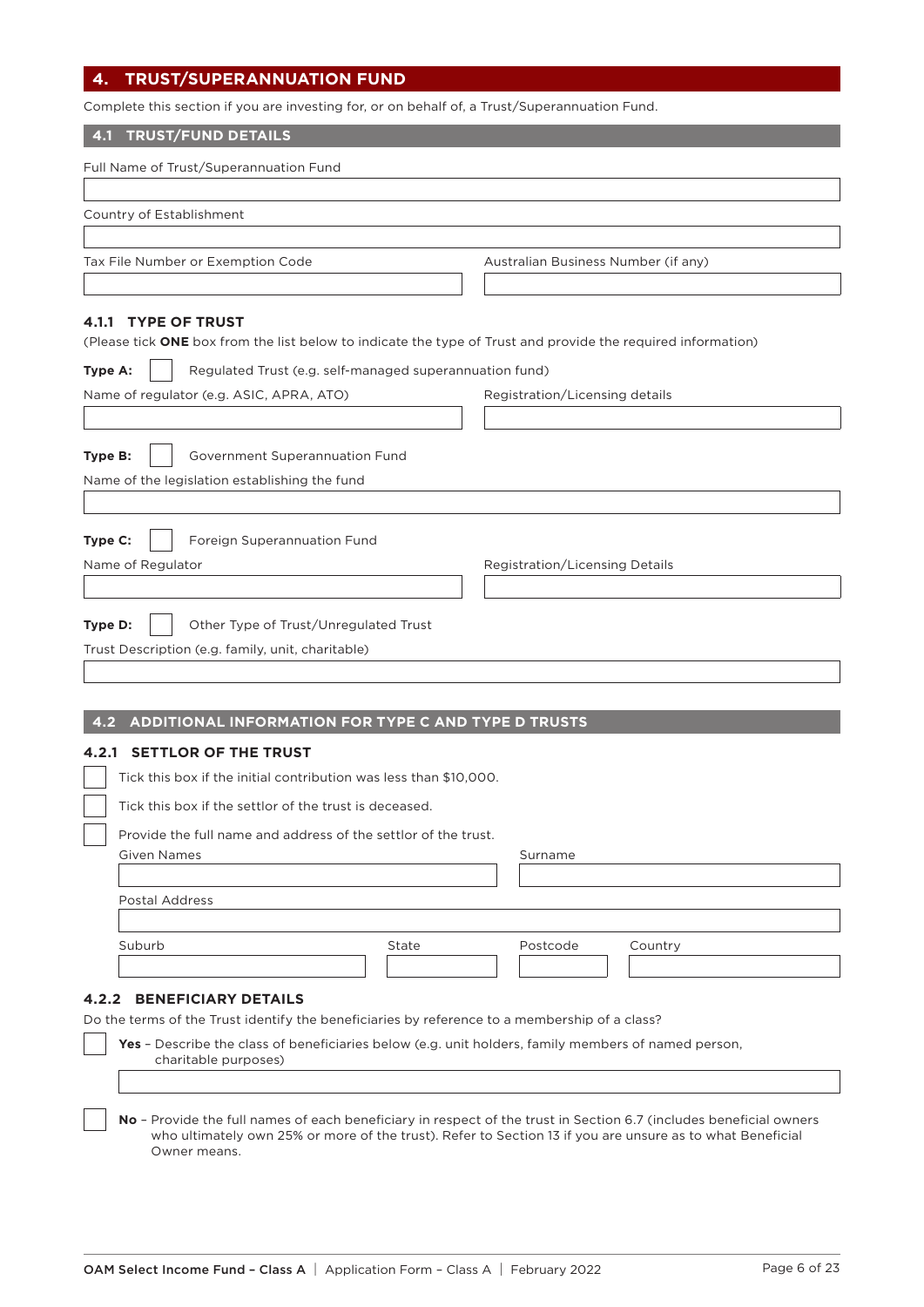If a trustee is an individual, please also complete Section 2. If a trustee is a company, please also complete Section 3.

| <b>4.4 IDENTIFICATION DOCUMENTS</b> |
|-------------------------------------|
|                                     |

| To comply with AML/CTF legislation, we must collect certain information from prospective investors and their beneficial<br>owners, supported by CERTIFIED COPIES of relevant identification documents for all investors and their beneficial<br>owners. |  |  |  |
|---------------------------------------------------------------------------------------------------------------------------------------------------------------------------------------------------------------------------------------------------------|--|--|--|
| Please refer to Section 12 for details of how to arrange certified copies. Please provide all documents in the proper<br>format, otherwise we may not be able to process your application for investment.                                               |  |  |  |
| For Trusts identified under 4.1.1 as Type A & Type B - select one of the following options to verify the Trust.                                                                                                                                         |  |  |  |
| Perform a search of the relevant regulator's website e.g. 'Super Fund Lookup' (unit registry to perform on behalf<br>of the investor);                                                                                                                  |  |  |  |
| Provide a copy of an offer document of the managed investment scheme e.g. a copy of a Product Disclosure<br>Statement; or                                                                                                                               |  |  |  |
| Provide a copy or relevant extract of the legislation establishing the government superannuation fund sourced<br>from a government website.                                                                                                             |  |  |  |
| For Trusts identified under 4.1.1 as Type C & Type D - select one of the following options to verify the Trust.                                                                                                                                         |  |  |  |
| Provide a certified copy or a certified extract of the Trust Deed containing the cover page, recitals and<br>signature page;                                                                                                                            |  |  |  |
| Provide an original letter from a solicitor or qualified accountant that confirms the name of the Trust and full name<br>of the settlor of the Trust; or                                                                                                |  |  |  |
| Provide a notice issued by the Australian Taxation Office within the last 12 months (e.g. a Notice of Assessment).                                                                                                                                      |  |  |  |
| For Trusts identified under 4.1.1 as Type C & Type D - select one of the following options to verify the Beneficiaries<br>and the Beneficial Owners identified in Section 6.7.                                                                          |  |  |  |
| Provide a certified copy of a driver's licence that contains a photograph of the licence/permit holder; or                                                                                                                                              |  |  |  |
| Provide a certified copy of a passport that contains a photograph and signature of the passport holder.                                                                                                                                                 |  |  |  |

**AND** relevant identification documents for the trustee as specified in Section 2 or 3 (as applicable).

# **5. PAYMENT INSTRUCTIONS DISTRIBUTIONS AND WITHDRAWALS**

Please indicate where you would like your distributions and withdrawals to be paid. Any distributions will be paid into your nominated bank account set out below and will not be reinvested. We do not guarantee any particular level of distribution:

Pay to my/our account. *(Please provide your Australian financial institution account details as per below.)*

I do not have an account with an Australian financial institution.

*(Please contact One Registry Services for the relevant forms to be completed and to accompany your Application.)*

#### **Financial Institution Account Details** *(must be an Australian financial institution)*

Please provide account details for the credit of withdrawals and credit of distributions. Unless requested otherwise, this will be the bank account we credit any withdrawal proceeds. By providing your nominated account details in this section you authorise the Issuer to use these details for all future transaction requests that you make until written notice is provided otherwise. For additional investments, a nomination in this section overrides any previous nominations.

| Bank/Institution    | <b>Branch</b>         |
|---------------------|-----------------------|
|                     |                       |
| <b>Account Name</b> |                       |
|                     |                       |
| <b>BSB</b>          | <b>Account Number</b> |
|                     |                       |

*The name of your nominated bank account must be the same as the Investor's name.*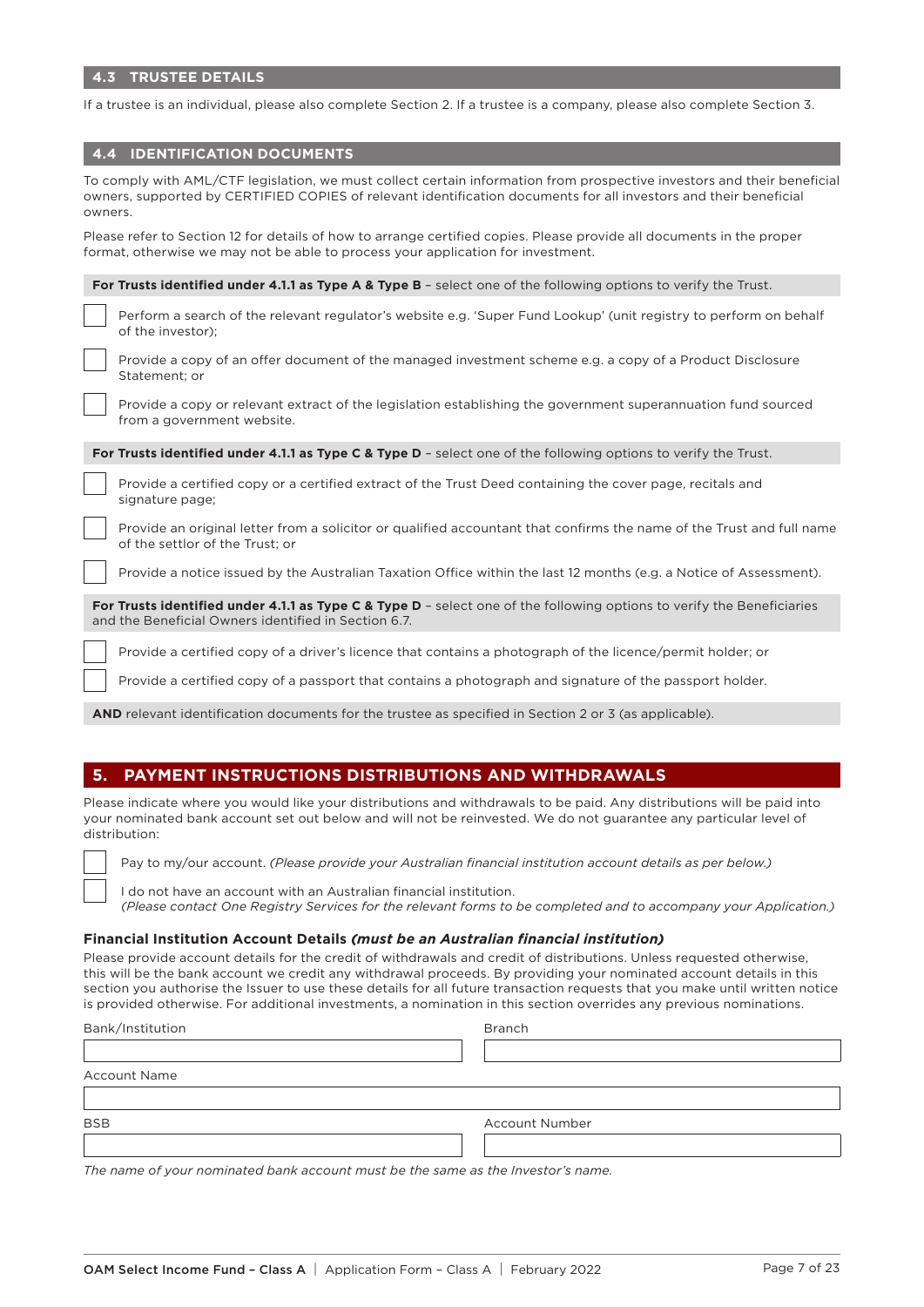# **6. ACCOUNT HOLDER'S TAX RESIDENCY AND CLASSIFICATION – FATCA & CRS**

The certification is being used to comply with the U.S. Foreign Account Tax Compliance Act (**FATCA**) and OECD Common Reporting Standards (**CRS**).

The account holder is the person listed or identified as applicant in Sections 2, 3 and 4 (**Account Holder**).

The Account Holder's Country of Tax Residence, Tax payer Identification Number (**TIN**) or Tax File Number (**TFN**), Global Intermediary Identification Number (**GIIN**), FATCA Status, CRS Status and Controlling Persons (includes Beneficial Ownership details) must be provided in this section. If the person opening the account is not a Financial Institution and is acting as an intermediary, agent, custodian, nominee, signatory, investment advisor or legal guardian on behalf of one or more other account holders, this form must be completed by or on behalf of that other person who is referred to as the Account Holder.

Please refer to Section 13 for the relevant definitions and FATCA/CRS classifications.

If you are unable to complete this form please seek appropriate advice relating to the tax information required. For further details relating to the implementation of FATCA and CRS, please refer to the Australian Taxation Office's guidance material link:

[https://www.ato.gov.au/General/International-tax-agreements/In-detail/International-arrangements/Automatic](https://www.ato.gov.au/General/International-tax-agreements/In-detail/International-arrangements/Automatic-exchange-of-information---CRS-and-FATCA/)[exchange-of-information---CRS-and-FATCA/](https://www.ato.gov.au/General/International-tax-agreements/In-detail/International-arrangements/Automatic-exchange-of-information---CRS-and-FATCA/)

If you are applying:

- i. **As an Individual/Joint Investors/Sole Trader** please complete Section 6.1 and 6.6.
- ii. **All other types of entities** please complete Sections 6.2, 6.3, 6.4, 6.5, 6.6 and 6.7 (if required).

# **6.1 TAX RESIDENCE – INDIVIDUAL/SOLE TRADER**

#### **6.1.1 INVESTOR 1**

**No**

Please provide details for all jurisdictions in which the Account Holder is resident for tax purposes (including Australia).

If no TIN is available, please select one of the reasons below against the appropriate country.

**Reason A** - The country where the Account Holder is liable to pay tax does not issue TINs to its residents

**Reason B** – The Account Holder is otherwise unable to obtain a TIN or equivalent number. *(If you select this reason below, please explain why you are unable to obtain a TIN.)*

| <b>Reason C</b> - No TIN is required. (Only select this reason if the domestic law of the relevant jurisdiction |  |  |  |
|-----------------------------------------------------------------------------------------------------------------|--|--|--|
| does not require the TIN to be disclosed.)                                                                      |  |  |  |

| Country of Tax Residence 1                                                                    | TIN 1/TFN 1                 | Reason if no TIN: |
|-----------------------------------------------------------------------------------------------|-----------------------------|-------------------|
|                                                                                               |                             | в                 |
| Country of Tax Residence 2 (if applicable)                                                    | TIN 2/TFN 2 (if applicable) | Reason if no TIN: |
|                                                                                               |                             | B<br>A            |
| Country of Tax Residence 3 (if applicable)                                                    | TIN 3/TFN 3 (if applicable) | Reason if no TIN: |
|                                                                                               |                             | в                 |
| If Reason B has been selected above, please explain why you are not required to obtain a TIN? |                             |                   |
|                                                                                               |                             |                   |

#### **I certify the tax residence countries provided represent all countries in which I am considered a tax resident.**

 If the Account Holder has any additional countries of tax residence, please attach a statement to this form containing the Country and TIN for each additional country.

#### **6.1.2 IS THE ACCOUNT HOLDER A U.S. PERSON?**

A U.S. person includes a U.S. citizen or resident alien of the U.S. even if residing outside the U.S.

**Yes** If 'Yes', the Account Holder's U.S. country of residence and U.S. Tax Identification Number must be provided above.

*(If individual, proceed to Section 6.6. If Joint Investor, proceed to Section 6.1.3)*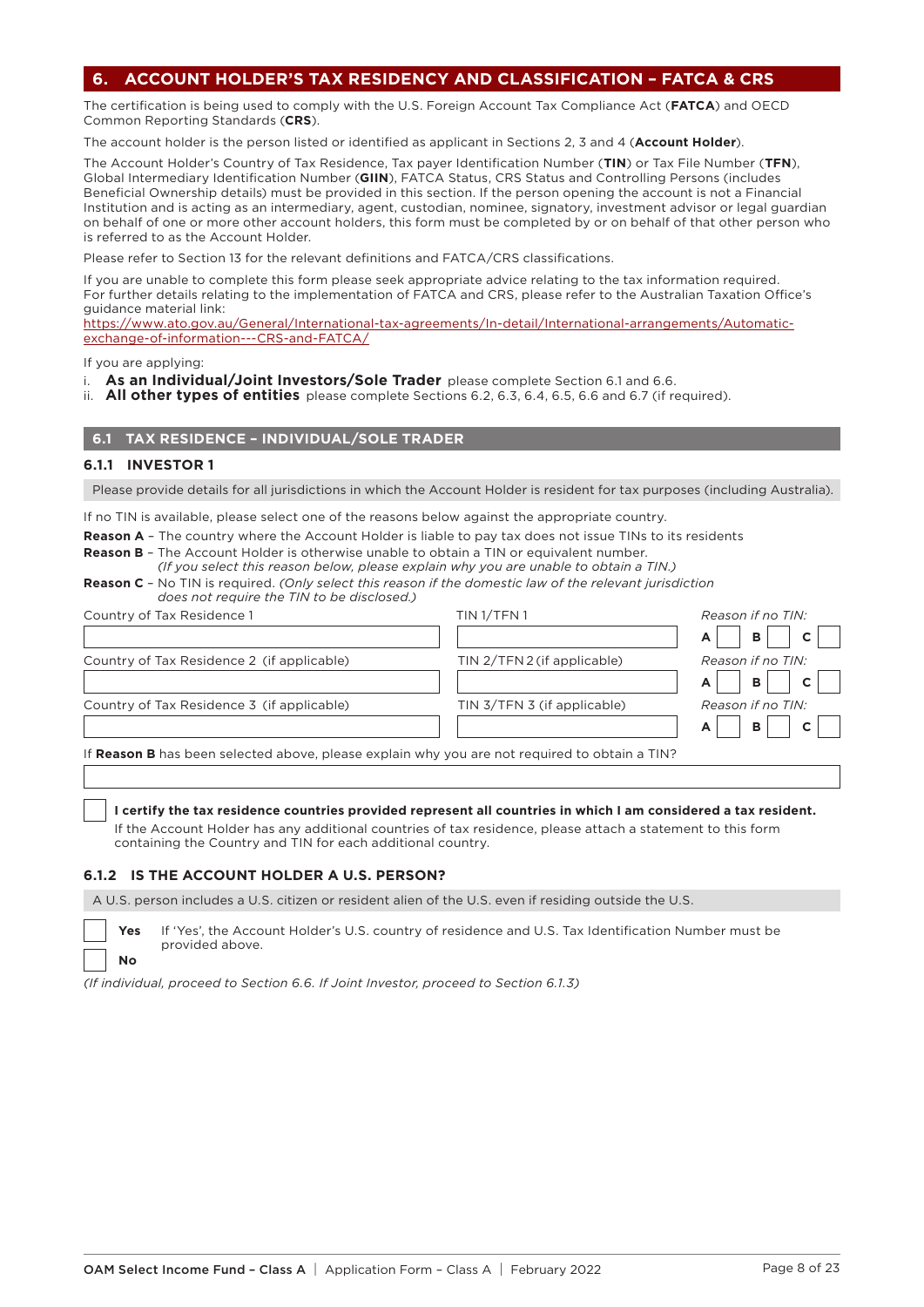# **6.1.3 INVESTOR 2**

Please provide details for all jurisdictions in which the Account Holder is resident for tax purposes (including Australia).

If no TIN is available, please select one of the reasons below against the appropriate country.

**Reason A** – The country where the Account Holder is liable to pay tax does not issue TINs to its residents

| <b>Reason B</b> - The Account Holder is otherwise unable to obtain a TIN or equivalent number. |
|------------------------------------------------------------------------------------------------|
| (If you select this reason below, please explain why you are unable to obtain a TIN.)          |

## **Reason C** – No TIN is required. *(Only select this reason if the domestic law of the relevant jurisdiction does not require the TIN to be disclosed.)*

| Country of Tax Residence 1                                                                    | TIN <sub>1/TFN1</sub>       | Reason if no TIN: |
|-----------------------------------------------------------------------------------------------|-----------------------------|-------------------|
|                                                                                               |                             | B<br>A            |
| Country of Tax Residence 2 (if applicable)                                                    | TIN 2/TFN 2 (if applicable) | Reason if no TIN: |
|                                                                                               |                             | B<br>A            |
| Country of Tax Residence 3 (if applicable)                                                    | TIN 3/TFN 3 (if applicable) | Reason if no TIN: |
|                                                                                               |                             | B                 |
| If Reason B has been selected above, please explain why you are not required to obtain a TIN? |                             |                   |
|                                                                                               |                             |                   |

#### **I certify the tax residence countries provided represent all countries in which I am considered a tax resident.**

 If the Account Holder has any additional countries of tax residence, please attach a statement to this form containing the Country and TIN for each additional country.

#### **6.1.4 IS THE ACCOUNT HOLDER A U.S. PERSON?**

A U.S. person includes a U.S. citizen or resident alien of the U.S. even if residing outside the U.S.

| Y۵     |
|--------|
| O<br>N |

**Yes** If 'Yes', the Account Holder's U.S. country of residence and U.S. Tax Identification Number must be provided above.

*(Proceed to Section 6.6)*

# **6.2 ACCOUNT HOLDER'S GIIN (IF ANY) – COMPANIES, TRUSTS AND OTHER TYPES OF ENTITIES**

Account Holder's GIIN *(if any)*

Sponsoring Entity's Name *(if the Account Holder is a sponsored entity, please provide the sponsor's GIIN)*

## **6.3 TAX RESIDENCE OF THE ACCOUNT HOLDER – COMPANIES, TRUSTS AND OTHER TYPES OF ENTITIES**

Please provide details for all jurisdictions in which the Account Holder is resident for tax purposes (including Australia).

If no TIN is available, please select one of the reasons below against the appropriate country.

**Reason A** – The country where the Account Holder is liable to pay tax does not issue TINs to its residents

**Reason B** – The Account Holder is otherwise unable to obtain a TIN or equivalent number. *(If you select this reason below, please explain why you are unable to obtain a TIN.)*

| ii iyo a qalade elliq i qaddii kodib ili joldadd diijalahii iliif foa al d'allakid eo dkealli a' liliif         |
|-----------------------------------------------------------------------------------------------------------------|
| <b>Reason C</b> - No TIN is required. (Only select this reason if the domestic law of the relevant jurisdiction |
| does not reauire the TIN to be disclosed.)                                                                      |

| Country of Tax Residence 1                                                                    | TIN <sub>1/TFN1</sub>       | Reason if no TIN:                 |
|-----------------------------------------------------------------------------------------------|-----------------------------|-----------------------------------|
|                                                                                               |                             | $\mathbf{B}$<br>$\mathbf{C}$<br>A |
| Country of Tax Residence 2 (if applicable)                                                    | TIN 2/TFN 2 (if applicable) | Reason if no TIN:                 |
|                                                                                               |                             | $\mathbf{B}$<br>$\mathbf{C}$      |
| Country of Tax Residence 3 (if applicable)                                                    | TIN 3/TFN 3 (if applicable) | Reason if no TIN:                 |
|                                                                                               |                             | B.<br>$\mathbf{C}$                |
| If Reason B has been selected above, please explain why you are not required to obtain a TIN? |                             |                                   |

#### **I/we certify the tax residence countries provided represent all countries in which the Account Holder is considered a tax resident.**

 If the Account Holder has any additional countries of tax residence, please attach a statement to this form containing the Country and TIN for each additional country.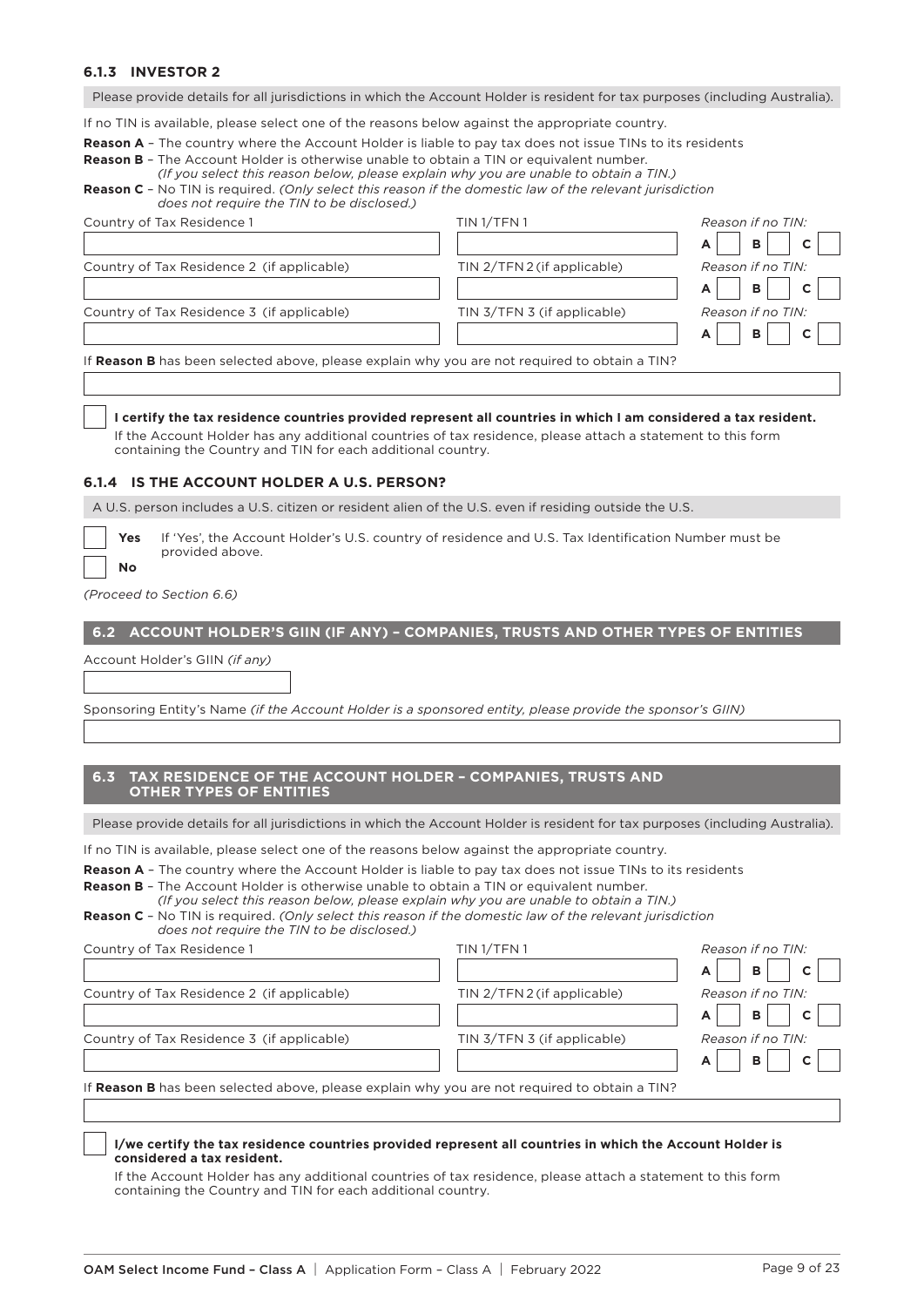| 6.4                               |                                                                                           | <b>FATCA STATUS - COMPANIES, TRUSTS AND OTHER TYPES OF ENTITIES</b>                                                                                                                                                          |                          |  |
|-----------------------------------|-------------------------------------------------------------------------------------------|------------------------------------------------------------------------------------------------------------------------------------------------------------------------------------------------------------------------------|--------------------------|--|
|                                   |                                                                                           | <b>6.4.1 U.S. PERSON CERTIFICATION</b>                                                                                                                                                                                       |                          |  |
|                                   |                                                                                           | Is the Account Holder a specified U.S. person?                                                                                                                                                                               |                          |  |
|                                   |                                                                                           | Yes Provide a U.S. Taxpayer Identification Number (TIN):                                                                                                                                                                     | (Proceed to Section 6.5) |  |
|                                   | <b>No</b>                                                                                 | (Proceed to Section 6.4.2)                                                                                                                                                                                                   |                          |  |
|                                   |                                                                                           | 6.4.2 NON U.S. PERSON CERTIFICATION                                                                                                                                                                                          |                          |  |
|                                   |                                                                                           | Select a classification that matches your FATCA status:<br>Select only a single category.                                                                                                                                    |                          |  |
|                                   |                                                                                           | <b>Exempt Beneficial Owner (includes self-managed superannuation fund)</b> (Proceed to Section 6.5)                                                                                                                          |                          |  |
|                                   |                                                                                           | <b>Active NFFE</b> (Proceed to Section 6.5)                                                                                                                                                                                  |                          |  |
|                                   |                                                                                           | Passive NFFE (Proceed to Section 6.5 and also Complete 6.7)                                                                                                                                                                  |                          |  |
|                                   |                                                                                           | <b>Direct Reporting NFFE</b> (Provide GIIN in Section 6.2 then proceed to Section 6.5)                                                                                                                                       |                          |  |
|                                   |                                                                                           | <b>Participating FFI</b> (Provide GIIN in Section 6.2 then proceed to Section 6.5)                                                                                                                                           |                          |  |
|                                   |                                                                                           | <b>Local/Partner Jurisdiction FFI</b> (Provide GIIN in Section 6.2 then proceed to Section 6.5)                                                                                                                              |                          |  |
|                                   |                                                                                           | <b>Deemed-Compliant FFI</b>                                                                                                                                                                                                  |                          |  |
|                                   |                                                                                           | Select deemed-compliant category:                                                                                                                                                                                            |                          |  |
|                                   |                                                                                           | Trustee-Documented Trust (Provide Trustee GIIN and Trustee name in Section 6.2 then proceed to<br>Section 6.5)                                                                                                               |                          |  |
|                                   |                                                                                           | (6.5) Sponsored Investment Vehicle (Provide GIIN and Sponsor's name in Section 6.2 then proceed to Section 6.5                                                                                                               |                          |  |
|                                   | Registered-Deemed Compliant FFI (Provide GIIN in Section 6.2 then proceed to Section 6.5) |                                                                                                                                                                                                                              |                          |  |
|                                   |                                                                                           | Other Deemed-Compliant Category (Proceed to Section 6.5)                                                                                                                                                                     |                          |  |
|                                   |                                                                                           | <b>Nonparticipating FFI</b> (Proceed to Section 6.5)                                                                                                                                                                         |                          |  |
|                                   |                                                                                           | <b>Sponsored Direct Reporting NFFE</b> (Provide GIIN and Sponsor's name in Section 6.2 then proceed to Section 6.5)                                                                                                          |                          |  |
|                                   |                                                                                           | <b>Other - describe the FATCA status</b>                                                                                                                                                                                     |                          |  |
|                                   |                                                                                           |                                                                                                                                                                                                                              |                          |  |
|                                   |                                                                                           | (Proceed to Section 6.5)                                                                                                                                                                                                     |                          |  |
| 6.5                               |                                                                                           | CRS STATUS - COMPANIES, TRUSTS AND OTHER TYPES OF ENTITIES                                                                                                                                                                   |                          |  |
|                                   |                                                                                           | <b>6.5.1 FINANCIAL INSTITUTION</b>                                                                                                                                                                                           |                          |  |
|                                   |                                                                                           | Are you a Financial Institution for the purpose of CRS?                                                                                                                                                                      |                          |  |
|                                   | Yes                                                                                       | <b>Reporting Financial Institution</b>                                                                                                                                                                                       |                          |  |
|                                   |                                                                                           | Non-Reporting Financial Institution (includes Broad Participation Retirement Fund, Narrow<br>Participation Retirement Fund, Exempt Collective Investment Vehicle and Trustee Documented Trust)<br>(Proceed to Section 6.5.2) |                          |  |
|                                   | <b>No</b>                                                                                 | (Proceed to Section 6.5.3)                                                                                                                                                                                                   |                          |  |
| <b>INVESTMENT ENTITY</b><br>6.5.2 |                                                                                           |                                                                                                                                                                                                                              |                          |  |
|                                   |                                                                                           | Are you an Investment Entity managed by another Financial Institution?                                                                                                                                                       |                          |  |
|                                   | Yes                                                                                       | If any tax residence country provided is not a participating CRS jurisdiction, then complete Section 6.6 and<br>Section 6.7.                                                                                                 |                          |  |
|                                   | No                                                                                        | (Proceed to Section 6.6)                                                                                                                                                                                                     |                          |  |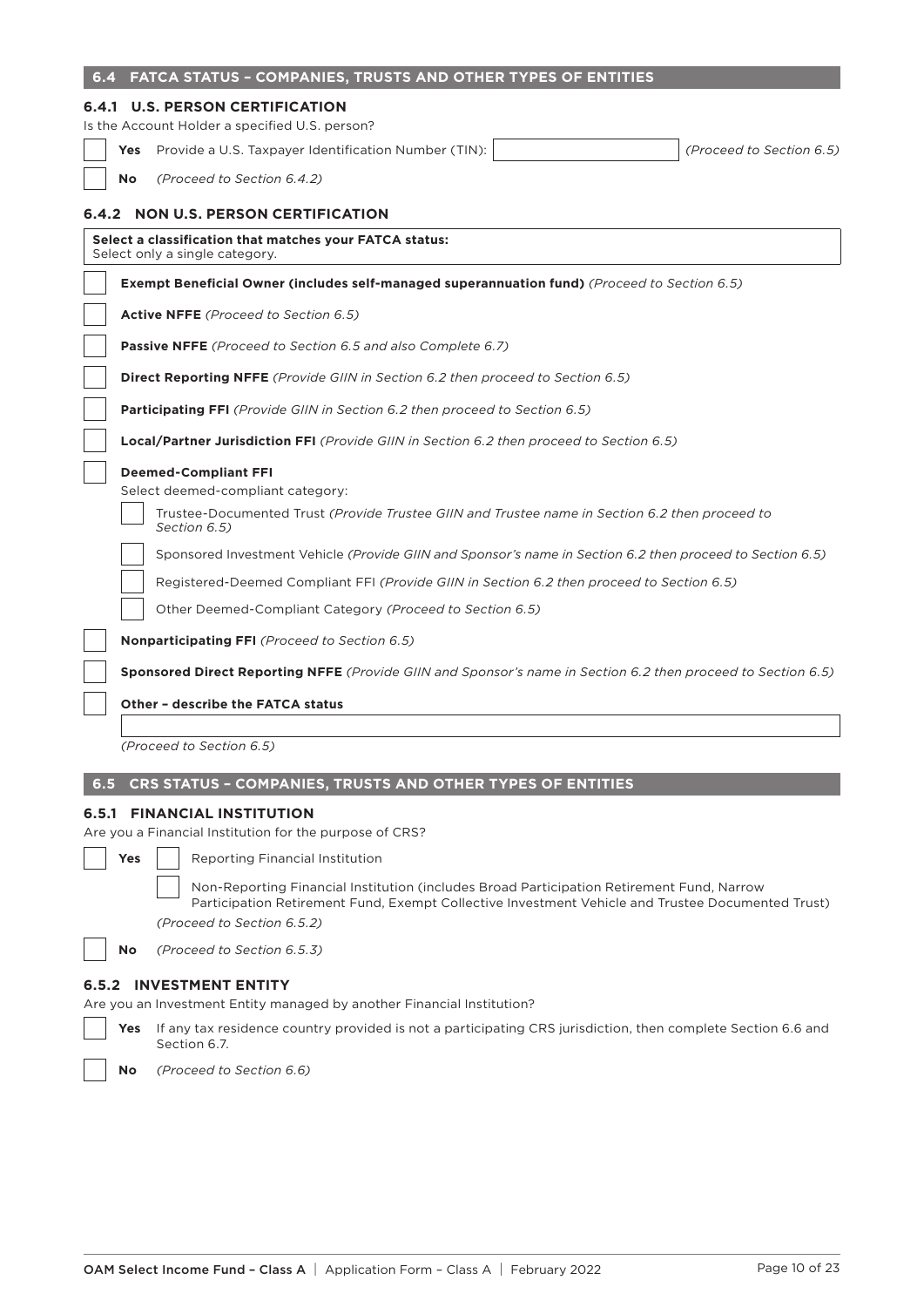# **6.5.3 NON-FINANCIAL ENTITY (NFE)**

**O.3.3 NUN-FINANCIAL ENIIIY (NFE)**<br>If the Account Holder is a Non-Financial Entity (NFE), select a classification that matches your CRS sta

|           |                                                                                                                                         |                          | If the Account Holder is a Non-Financial Entity (NFE), select a classification that matches your CRS status:                                                                                                                                                                                                                                                        |  |  |
|-----------|-----------------------------------------------------------------------------------------------------------------------------------------|--------------------------|---------------------------------------------------------------------------------------------------------------------------------------------------------------------------------------------------------------------------------------------------------------------------------------------------------------------------------------------------------------------|--|--|
|           | <b>Other Active NFE</b> (Proceed to Section 6.6)                                                                                        |                          |                                                                                                                                                                                                                                                                                                                                                                     |  |  |
|           | Passive NFE (Proceed to Section 6.6 and also Complete 6.7)                                                                              |                          |                                                                                                                                                                                                                                                                                                                                                                     |  |  |
|           | Government Entity, International Organisation and Central Bank (Proceed to Section 6.6)                                                 |                          |                                                                                                                                                                                                                                                                                                                                                                     |  |  |
|           | A corporation, the stock of which is regularly traded on an established securities market<br>(or entity related to such a corporation): |                          |                                                                                                                                                                                                                                                                                                                                                                     |  |  |
|           | Name of Securities Market:                                                                                                              |                          |                                                                                                                                                                                                                                                                                                                                                                     |  |  |
|           | OR<br>Name of Related Entity:                                                                                                           |                          |                                                                                                                                                                                                                                                                                                                                                                     |  |  |
|           |                                                                                                                                         | (Proceed to Section 6.6) |                                                                                                                                                                                                                                                                                                                                                                     |  |  |
|           | Other - describe the CRS Status                                                                                                         |                          |                                                                                                                                                                                                                                                                                                                                                                     |  |  |
|           |                                                                                                                                         |                          |                                                                                                                                                                                                                                                                                                                                                                     |  |  |
|           | (Proceed to Section 6.6)                                                                                                                |                          |                                                                                                                                                                                                                                                                                                                                                                     |  |  |
| 6.6       | <b>DECLARATIONS AND SIGNATURE</b>                                                                                                       |                          |                                                                                                                                                                                                                                                                                                                                                                     |  |  |
|           |                                                                                                                                         |                          | • I/we acknowledge and agree that information contained in this form and information regarding the account(s) set out<br>above may be reported to the Australian Taxation Office (ATO) as required under the relevant laws and the ATO may<br>provide the information to the country or countries in which I/we/Account Holder am/are/is resident for tax purposes. |  |  |
|           | suitably updated certification within 30 days of such change in circumstances.                                                          |                          | • I/we undertake to advise the relevant trustee/responsible entity and/or their relevant agent of any change in<br>circumstances which causes the information contained herein to become incorrect and to provide them with a                                                                                                                                       |  |  |
|           | account(s) to which this form relates.                                                                                                  |                          | • I/we certify that I am/we are the Account Holder (or I am/we are authorised to sign for the Account Holder) of all the                                                                                                                                                                                                                                            |  |  |
|           | true correct and complete.                                                                                                              |                          | • I/we declare that all statements made on this form/in this declaration are, to the best of my/our knowledge and belief,                                                                                                                                                                                                                                           |  |  |
| Signature |                                                                                                                                         |                          | Signature                                                                                                                                                                                                                                                                                                                                                           |  |  |
|           |                                                                                                                                         |                          |                                                                                                                                                                                                                                                                                                                                                                     |  |  |
|           | Name of Signer                                                                                                                          |                          | Name of Signer                                                                                                                                                                                                                                                                                                                                                      |  |  |
|           | Capacity in which Signing (if not signed by account holder)                                                                             |                          | Capacity in which Signing (if not signed by account holder)                                                                                                                                                                                                                                                                                                         |  |  |
| Date      |                                                                                                                                         |                          | Date                                                                                                                                                                                                                                                                                                                                                                |  |  |
|           |                                                                                                                                         |                          |                                                                                                                                                                                                                                                                                                                                                                     |  |  |
|           |                                                                                                                                         |                          |                                                                                                                                                                                                                                                                                                                                                                     |  |  |
| 6.7       |                                                                                                                                         |                          | <b>CONTROLLING PERSONS (INCLUDES BENEFICIARY DETAILS UNDER SECTIONS 3.1.2 AND 4.2.2)</b>                                                                                                                                                                                                                                                                            |  |  |
|           |                                                                                                                                         |                          | This section is considered an integral part of the self-certification to which it is associated. In case of uncertainty<br>relating to the Controlling Persons/Beneficial Ownership, please seek professional tax or legal advice. If there is a<br>change in Controlling Persons/Beneficial Ownership, please submit an updated form within 30 days.               |  |  |
| 6.7.1     | <b>CONTROLLING PERSON 1 AND/OR</b>                                                                                                      |                          | <b>BENEFICIAL OWNER 1</b>                                                                                                                                                                                                                                                                                                                                           |  |  |
|           | First Name                                                                                                                              | Family Name/Surname      |                                                                                                                                                                                                                                                                                                                                                                     |  |  |
|           | <b>Current Residential Address</b>                                                                                                      |                          |                                                                                                                                                                                                                                                                                                                                                                     |  |  |
|           |                                                                                                                                         |                          |                                                                                                                                                                                                                                                                                                                                                                     |  |  |
|           | City/Town                                                                                                                               | State/Province           | Postcode<br>Country (do not abbreviate)                                                                                                                                                                                                                                                                                                                             |  |  |
|           |                                                                                                                                         |                          |                                                                                                                                                                                                                                                                                                                                                                     |  |  |
|           | Date of Birth (DD/MM/YYYY)                                                                                                              | City/Town of Birth       | Country of Birth                                                                                                                                                                                                                                                                                                                                                    |  |  |
|           |                                                                                                                                         |                          |                                                                                                                                                                                                                                                                                                                                                                     |  |  |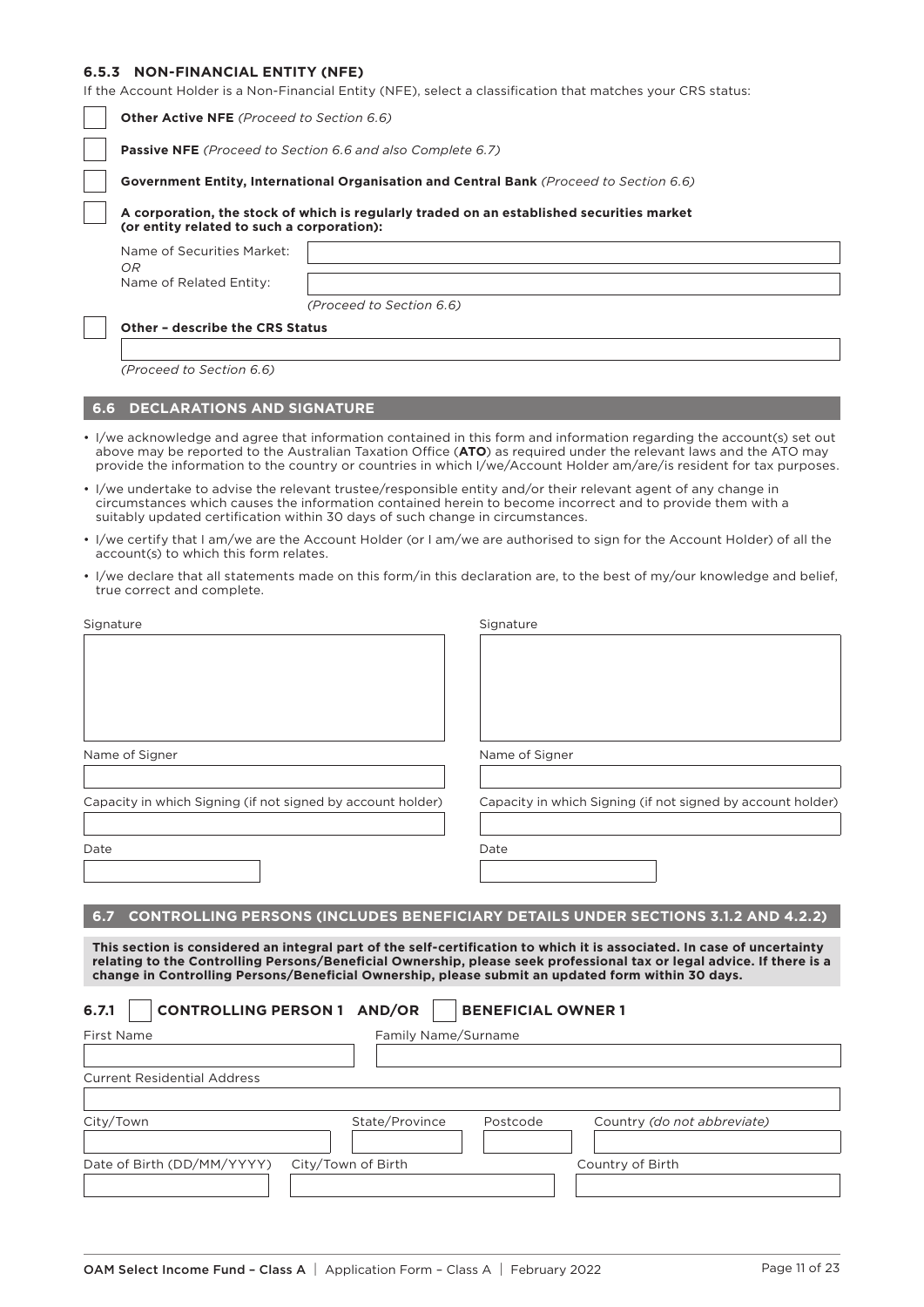Please provide details for all jurisdictions in which the Controlling Person is resident for tax purposes (including Australia).

If no TIN is available, please select one of the reasons below against the appropriate country.

**Reason A** – The country where the Controlling Person is liable to pay tax does not issue TINs to its residents

| <b>Reason B</b> - The Controlling Person is otherwise unable to obtain a TIN or equivalent number.              |
|-----------------------------------------------------------------------------------------------------------------|
| (If you select this reason below, please explain why you are unable to obtain a TIN.)                           |
| <b>Reason C</b> - No TIN is required. (Only select this reason if the domestic law of the relevant jurisdiction |
| does not require the TIN to be disclosed.)                                                                      |

| Country of Tax Residence 1                                                                                                                                                                                                                                                                                                                                                                                                                                                           | TIN <sub>1</sub> /TFN <sub>1</sub>      | Reason if no TIN: |
|--------------------------------------------------------------------------------------------------------------------------------------------------------------------------------------------------------------------------------------------------------------------------------------------------------------------------------------------------------------------------------------------------------------------------------------------------------------------------------------|-----------------------------------------|-------------------|
|                                                                                                                                                                                                                                                                                                                                                                                                                                                                                      |                                         | в<br>A            |
| Country of Tax Residence 2 (if applicable)                                                                                                                                                                                                                                                                                                                                                                                                                                           | TIN 2/TFN 2 (if applicable)             | Reason if no TIN: |
|                                                                                                                                                                                                                                                                                                                                                                                                                                                                                      |                                         | B                 |
| Country of Tax Residence 3 (if applicable)                                                                                                                                                                                                                                                                                                                                                                                                                                           | TIN 3/TFN 3 (if applicable)             | Reason if no TIN: |
|                                                                                                                                                                                                                                                                                                                                                                                                                                                                                      |                                         | B                 |
| If Reason B has been selected above, please explain why you are not required to obtain a TIN?                                                                                                                                                                                                                                                                                                                                                                                        |                                         |                   |
| I/we certify the tax residence countries provided represent all countries in which the Controlling Person is<br>considered a tax resident.<br>If the Controlling Person has any additional countries of tax residence, please attach a statement to this form<br>containing the Country and TIN for each additional country.<br>6.7.2<br><b>CONTROLLING PERSON 2 AND/OR</b>                                                                                                          | <b>BENEFICIAL OWNER 2</b>               |                   |
| First Name                                                                                                                                                                                                                                                                                                                                                                                                                                                                           | Family Name/Surname                     |                   |
|                                                                                                                                                                                                                                                                                                                                                                                                                                                                                      |                                         |                   |
| <b>Current Residential Address</b>                                                                                                                                                                                                                                                                                                                                                                                                                                                   |                                         |                   |
|                                                                                                                                                                                                                                                                                                                                                                                                                                                                                      |                                         |                   |
| State/Province<br>City/Town                                                                                                                                                                                                                                                                                                                                                                                                                                                          | Postcode<br>Country (do not abbreviate) |                   |
|                                                                                                                                                                                                                                                                                                                                                                                                                                                                                      |                                         |                   |
| Date of Birth (DD/MM/YYYY)<br>City/Town of Birth                                                                                                                                                                                                                                                                                                                                                                                                                                     | Country of Birth                        |                   |
|                                                                                                                                                                                                                                                                                                                                                                                                                                                                                      |                                         |                   |
| Please provide details for all jurisdictions in which the Controlling Person is resident for tax purposes<br>(including Australia).                                                                                                                                                                                                                                                                                                                                                  |                                         |                   |
| If no TIN is available, please select one of the reasons below against the appropriate country.                                                                                                                                                                                                                                                                                                                                                                                      |                                         |                   |
| <b>Reason A</b> - The country where the Controlling Person is liable to pay tax does not issue TINs to its residents<br><b>Reason B</b> - The Controlling Person is otherwise unable to obtain a TIN or equivalent number.<br>(If you select this reason below, please explain why you are unable to obtain a TIN.)<br><b>Reason C</b> - No TIN is required. (Only select this reason if the domestic law of the relevant jurisdiction<br>does not require the TIN to be disclosed.) |                                         |                   |
| Country of Tax Residence 1                                                                                                                                                                                                                                                                                                                                                                                                                                                           | TIN 1/TFN 1                             | Reason if no TIN: |
|                                                                                                                                                                                                                                                                                                                                                                                                                                                                                      |                                         | в                 |
| Country of Tax Residence 2 (if applicable)                                                                                                                                                                                                                                                                                                                                                                                                                                           | TIN 2/TFN 2 (if applicable)             | Reason if no TIN: |
|                                                                                                                                                                                                                                                                                                                                                                                                                                                                                      |                                         | в<br>А            |
| Country of Tax Residence 3 (if applicable)                                                                                                                                                                                                                                                                                                                                                                                                                                           | TIN 3/TFN 3 (if applicable)             | Reason if no TIN: |
|                                                                                                                                                                                                                                                                                                                                                                                                                                                                                      |                                         | B                 |
| If Reason B has been selected above, please explain why you are not required to obtain a TIN?                                                                                                                                                                                                                                                                                                                                                                                        |                                         |                   |

## **I/we certify the tax residence countries provided represent all countries in which the Controlling Person is considered a tax resident.**

 If the Controlling Person has any additional countries of tax residence, please attach a statement to this form containing the Country and TIN for each additional country.

If there are more than 2 Controlling Persons, please provide their Country of Tax Residence details on a separate page and attach to this Application Form.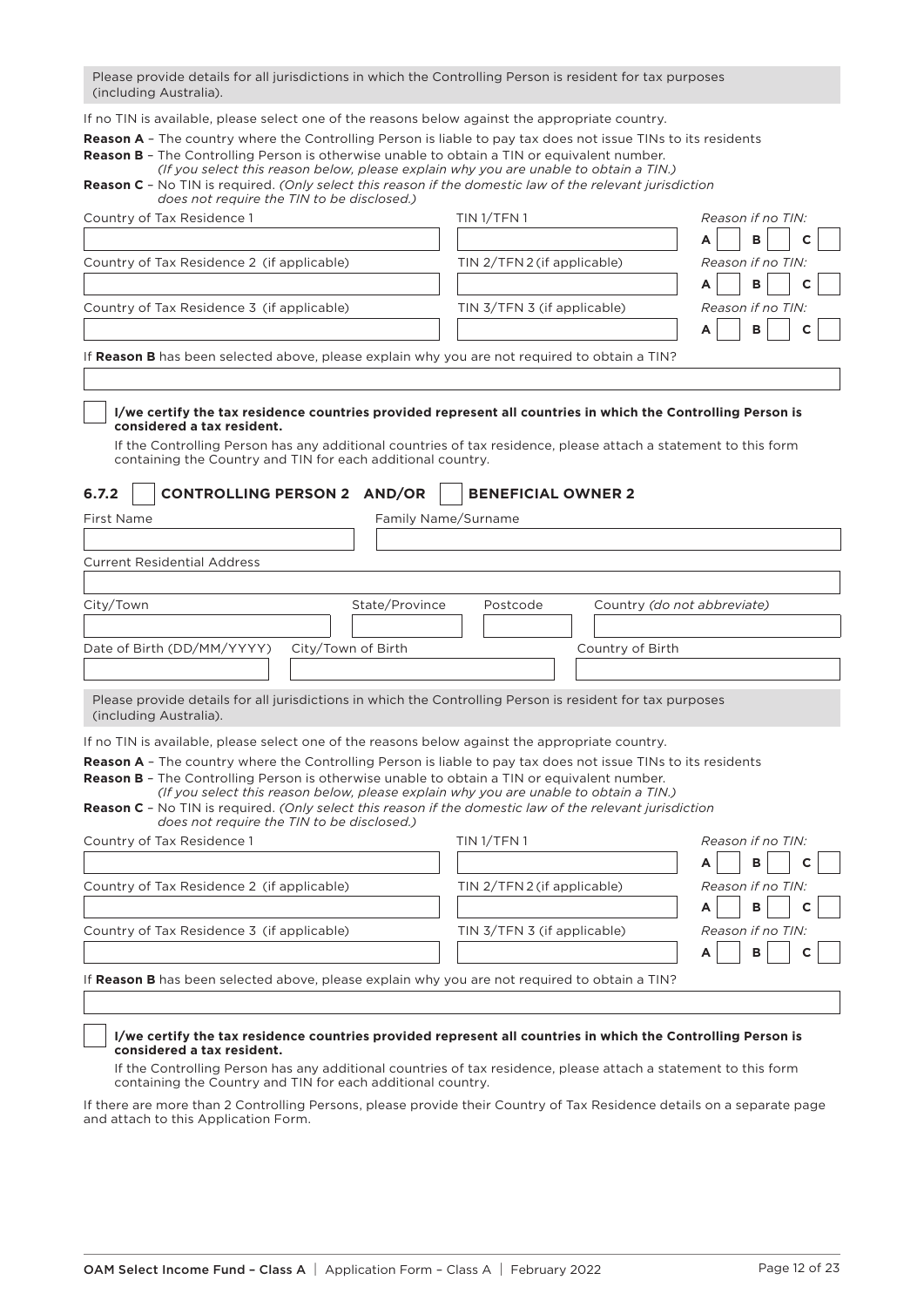# **7. POLITICALLY EXPOSED PERSON (PEP) – Refer to Section 13 for details**

Are there any PEPs under this Application Form?

| Yes     |  |
|---------|--|
| $\circ$ |  |

If yes, please provide the name of anyone that is named in this Application Form as a PEP (includes investors, company directors and beneficial owners) or is an immediate family member or close associate of a PEP.

#### **Name of the PEP**

**Description of PEP's position**

#### **Name of the PEP**

#### **Description of PEP's position**

If there are more than 2 PEPs please provide the details on a separate page and attach to this Application Form.

# **8. PRIVACY**

*or*

I/we acknowledge, by completing this application form, that the collection of my/our personal information may be required by the Financial Transaction Reports Act 1988, the Corporations Act 2001, the Income Tax Assessment Act 1936, the Income Tax Assessment Act 1997, the Taxation Administration Act 1953, the FATCA and CRS regulations (including any related Australian law and guidance) and the Anti-Money Laundering and Counter Terrorism Financing Act 2006 and other relevant legislation.

The information provided in this Application Form (including personal information) is collected by One Registry Services and the Issuer to administer your investment and to comply with relevant laws. If you do not provide the information, your application may not be able to be processed and you will not receive the products and services described in the PDS. Your personal information will be managed in accordance with the Privacy Policies of One Registry Services and the Issuer and as described in the PDS.

Please tick the box if you consent to your personal information being used and disclosed for marketing purposes as described in the Privacy Statement in the PDS and this Application Form.

I/we wish to receive information regarding future investment opportunities.

You may change your election at any time by contacting the Issuer.

# **9. EMAIL COMMUNICATION CONSENT**

The Issuer will make information relevant to the Fund, and your investment in it, available to you both on the Fund's website and through direct communication with you.

For reasons including speed, sustainability, privacy, efficiency and costs, the Issuer will provide all communications in respect of your investment in the Fund by email to the address you have provided, **unless** you elect to receive:

a hard copy of the Annual Report by post (free of charge) and all other communications by e-mail;

all communications that the Issuer must send you, by post.

**You do not need to make an election above if you want to receive your communication by email as recommended by the Issuer. The Annual Report and other information will be available on the Fund's Website.**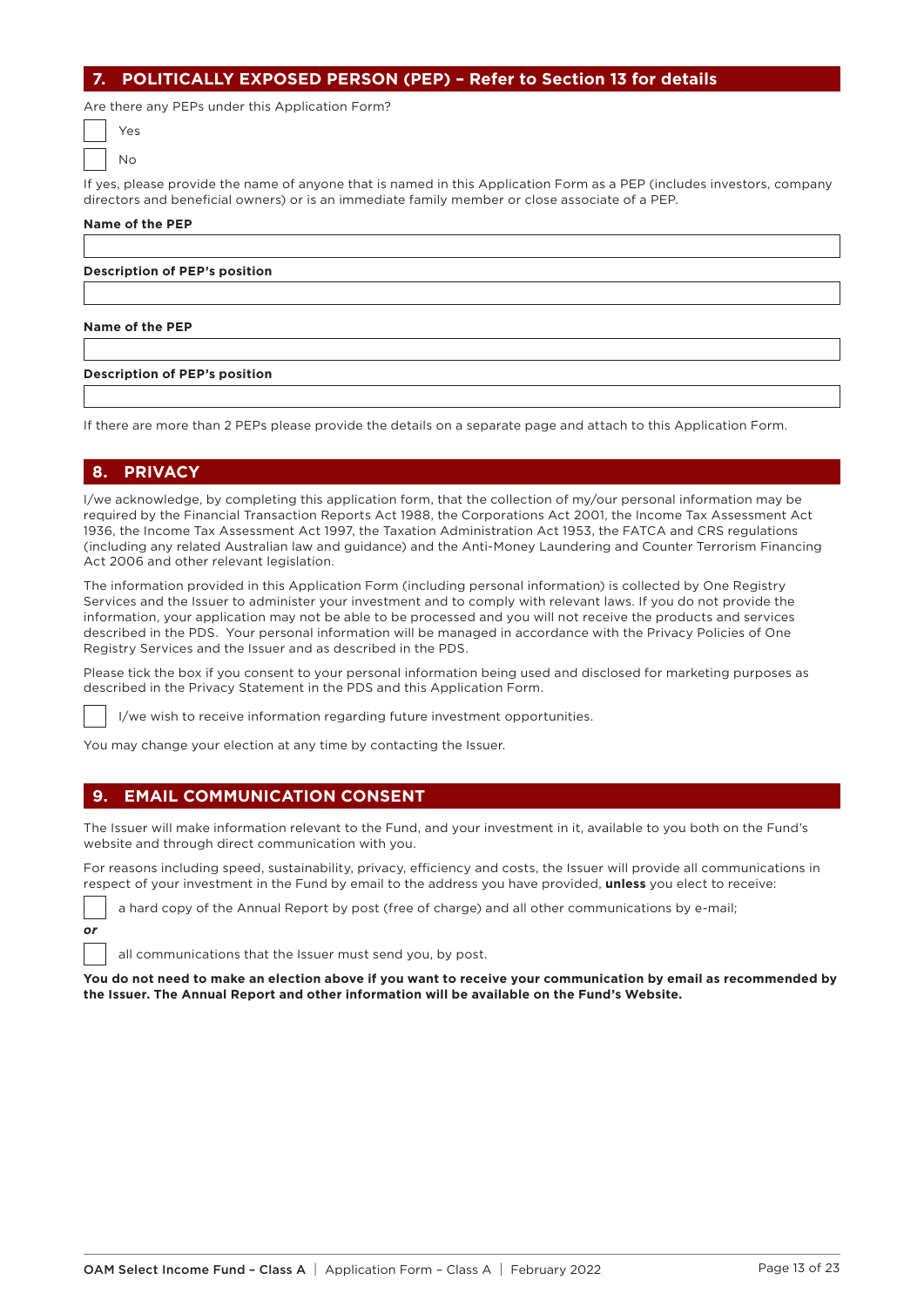# **10. INVESTOR DECLARATION AND SIGNATURES**

## **DECLARATION AND SIGNATURES**

#### When you complete this Application Form you make the following declarations:

- I/we have read and understood the PDS to which this Application Form applies, including any supplemental information.
- I/we have received and accepted the offer to invest in Australia.
- The information provided in my/our Application Form is true, correct and complete in all respects.
- I/we confirm that the Issuer is authorised to treat this Application Form as an original of the Application Form which I have sent to the Issuer by an electronic transmission, either in my personal capacity or as an authorised representative of the investor.
- I/we also acknowledge that if an electronic copy or printout of the Application Form is introduced as evidence in any judicial proceeding, it will be admissible as any original Application Form record.
- I/we acknowledge I/we will be bound by the provisions of the Constitution governing the Fund as amended from time to time.
- I/we acknowledge that none of the Issuer, their related entities, directors or officers have guaranteed or made any representation as to the performance or success of the Fund, or the repayment of capital from the Fund. Investments in the Fund are subject to various risks, including delays in repayment and loss of income or principal invested. Investments in the Fund are not deposits with or other liabilities of the Issuer or any of its related bodies corporate or associates.
- I/we acknowledge the Issuer reserves the right to reject any application or scale back an application in its absolute discretion.
- If applicable, after assessing my/our circumstances, I/we have obtained my/our own independent financial advice prior to investing in the Fund.
- If this Application Form is signed under Power of Attorney, each Attorney declares he/she has not received notice of revocation of that power (a certified copy of the Power of Attorney must be submitted with this Application Form).
- I am/we are over 18 years of age and I/we are eligible to hold units/investment in the Fund.
- I/we have all requisite power and authority to execute and perform the obligations under the Constitution and this Application Form.
- I/we acknowledge that application monies will be held in a trust account until invested in the Fund or returned to me/us. Interest will not be paid to applicants in respect of their application monies regardless of whether their monies are returned.
- I/we have read the information on privacy and personal information contained in the PDS and this Application Form and consent to my/our personal information being used and disclosed as set out in the PDS and this Application Form and I/we confirm:
	- I/we have the legal capacity to understand and communicate any personal information required under this application;
	- I/we have read and understood the privacy disclosure as detailed in the PDS and in this Application Form;
	- I/we consent to my personal information being collected, held, used and disclosed in accordance with the privacy disclosure voluntarily;
	- I/we consent to the Issuer disclosing my personal information to any Issuer's service providers, in relation to any identification, verification and monitoring that the Issuer is required to undertake under any relevant regulations.

This includes any information required by or provided to any third party document verification service provider.

- I/we indemnify the Issuer and each of its related bodies corporate, directors and other officers, shareholders, servants, employees, agents and permitted delegates (together, the **Indemnified Parties**) and to hold each of them harmless from and against any loss, damage, liability, cost or expense, including reasonable legal fees (collectively, a **Loss**) due to or arising out of a breach of representation, warranty, covenant or agreement by me/us contained in any document provided by me/us to the Issuer, its agents or other parties in connection with my/our investment in the Fund. The indemnification obligations provided herein survive the execution and delivery of this Application Form, any investigation at any time made by the Issuer and the issue and/or sale of the investment.
- To the extent permitted by law, I/we release each of the Indemnified Parties from all claims, actions, suits or demands whatsoever and howsoever arising that I/we may have against any Indemnified Party in connection with the PDS or my/our investment.
- Other than as disclosed in this Application Form, no person or entity controlling, owning or otherwise holding an interest in me/us is a United States citizen or resident of the United States or any other country for taxation purposes.
- I/we will promptly notify the Issuer of any change to the information I/we have previously provided to the Issuer, including any changes which result in a person or entity controlling, owning or otherwise holding an interest in me/us.
- I/we consent to the Issuer disclosing any information it has in compliance with its obligations under the U.S. Foreign Account Tax Compliance Act (**FATCA**) and the OECD Common Reporting Standards for Automatic Exchange of Financial Account Information (**CRS**) and any related Australian law and guidance implementing the same. This may include disclosing information to the Australian Taxation Office, who may in turn report that information to the relevant tax authorities as required.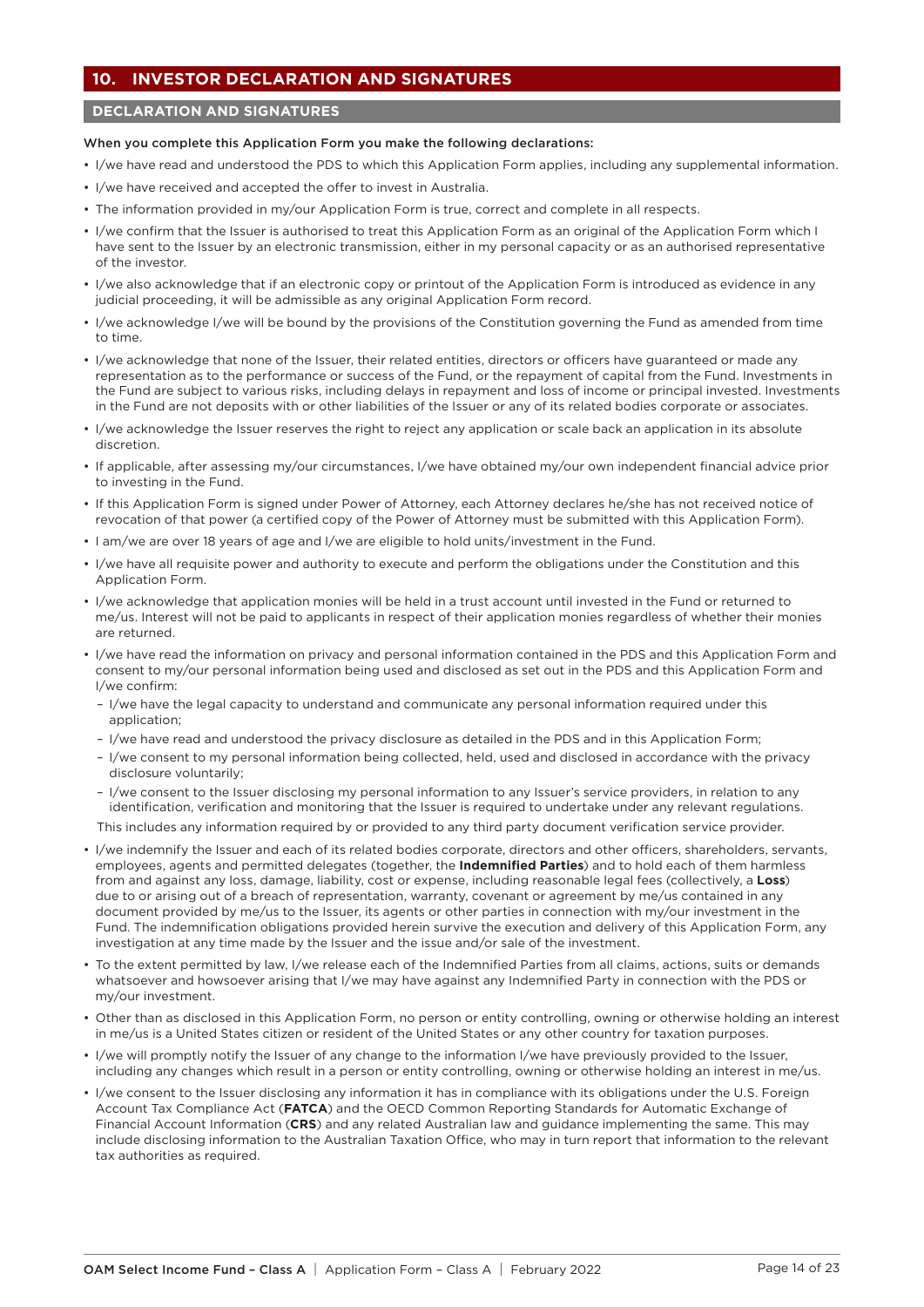- I am/we are not aware and have no reason to suspect that the monies used to fund my/our investment in the Fund have been or will be derived from or related to any money laundering, terrorism financing or similar or other activities illegal under applicable laws or regulations or otherwise prohibited under any international convention or agreement (**AML/CTF Law**).
- I/we will provide the Issuer with all additional information and assistance that the Issuer may request in order for the Issuer to comply with the AML/CTF Law, FATCA and CRS.
- I/we acknowledge that the Issuer may decide to delay or refuse any request or transaction, including by suspending the issue or redemption of investment in the Fund, if the Issuer is concerned that the request or transaction may breach any obligation of, or cause the Issuer to commit or participate in an offence (including under the AML/CTF Law, FATCA and CRS).

| Signature 1*                             | Signature 2*                             |
|------------------------------------------|------------------------------------------|
|                                          |                                          |
|                                          |                                          |
|                                          |                                          |
|                                          |                                          |
|                                          |                                          |
| Full Name                                | Full Name                                |
|                                          |                                          |
| Date                                     | Date                                     |
|                                          |                                          |
| Tick capacity (mandatory for companies): | Tick capacity (mandatory for companies): |
| Sole Director and Company Secretary      | Sole Director and Company Secretary      |
| Director                                 | Director                                 |
| Secretary                                | Secretary                                |
| Company Seal (if applicable)             |                                          |
|                                          |                                          |
|                                          |                                          |
|                                          |                                          |
|                                          |                                          |
|                                          |                                          |
|                                          |                                          |

\*Joint applicants must both sign;

\*Company applications must be signed by two Directors, a Director and Secretary or the Sole Director and Secretary of the company, details of which appear in Section 3.1; or

\*For trust/superannuation fund applications each individual trustee must sign.

#### **Application Process:**

**Step 1 – Complete the Form** (i.e. fill in all relevant sections of this form in blue or black pen)

#### **Step 2 – Send your Application**

Select your method of delivery below:

**Option 1 – Email** – Scan and email your application to [info@oneregistryservices.com.au](mailto:info@oneregistryservices.com.au)  (please include all supporting documents) **Option 2 – Post/Delivery** – Please post the completed application form and all supporting documents to: OAM Select Income Fund Unit Registry PO Box R1479

Royal Exchange NSW 1225

Please ensure that you have transferred your application monies or enclose a cheque for payment.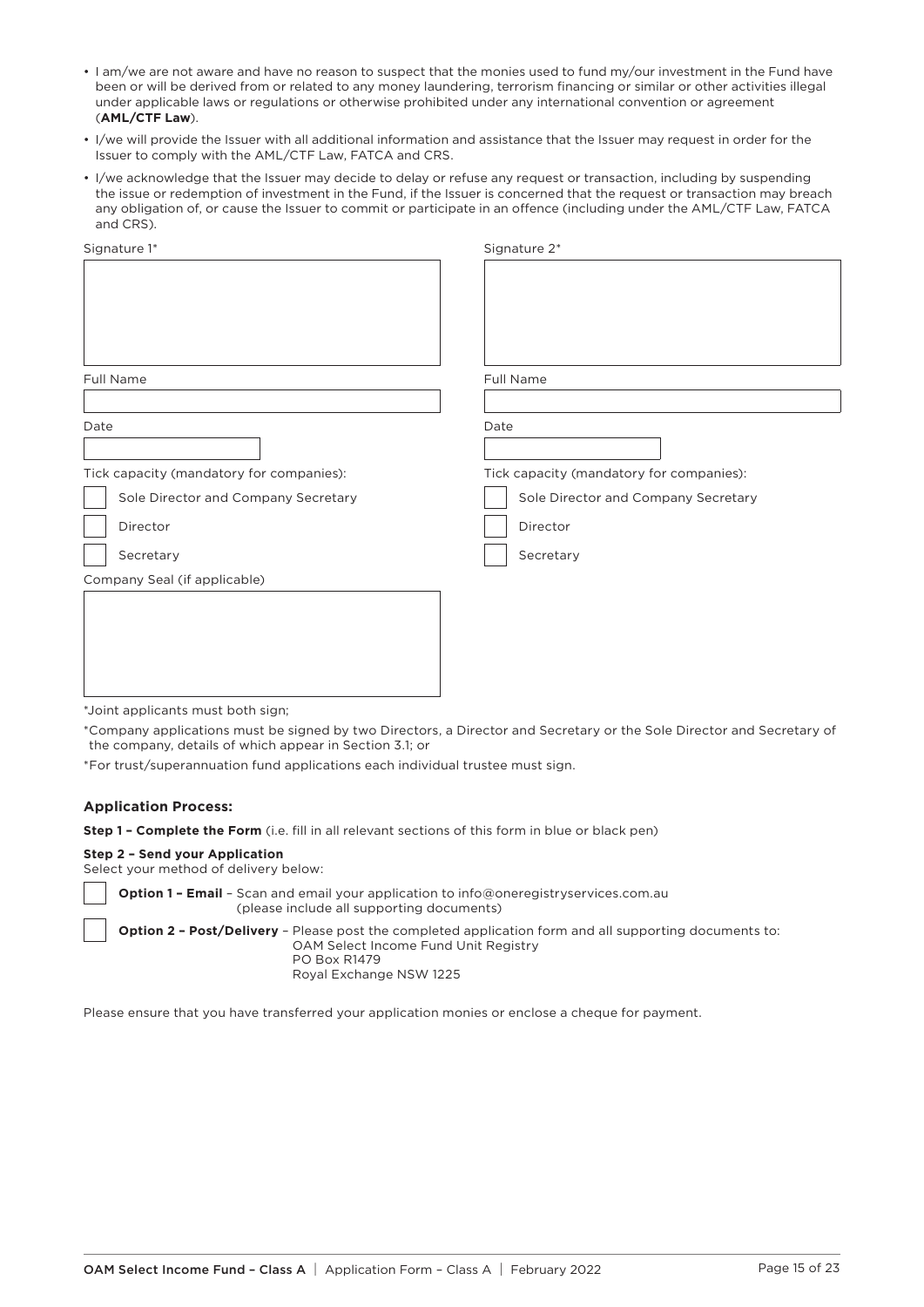# **11. FINANCIAL ADVISER DETAILS DECLARATIONS**

**Customer Identification Declaration** *(Financial Adviser to complete)*

I confirm that I have completed an appropriate Customer Identification Declaration (**CID**) on this investor and/or the beneficial owners which meets the requirements of the Anti-Money Laundering and Counter-Terrorism Financing Act 2006 (**AML/CTF Act**).

Please select the relevant option below:



 $\sqrt{ }$ 

I have attached the verification documents that were used to perform the CID for this investor and/or the beneficial owners; OR

I have not attached the verification documents but will retain them in accordance with the AML/CTF Act and agree to provide them to the Issuer or its agents with access to these documents upon request. I also agree that if I become unable to retain the verification documents used for this application in accordance with the requirements of the AML/CTF Act, I will forward them to the Issuer.

I agree to provide the Issuer or its agents with any other information that they may require to support this Application.

Financial Adviser Name (if a new adviser, please attach a copy of your employee/representative authority)

| <b>Business Name</b>           |       |                     |
|--------------------------------|-------|---------------------|
| Adviser Number (if applicable) |       |                     |
| <b>Street Address</b>          |       |                     |
| Suburb                         | State | Postcode<br>Country |
| Postal Address                 |       |                     |
| Suburb                         | State | Postcode<br>Country |
| Office Telephone               |       | Mobile Number       |
| Email                          |       |                     |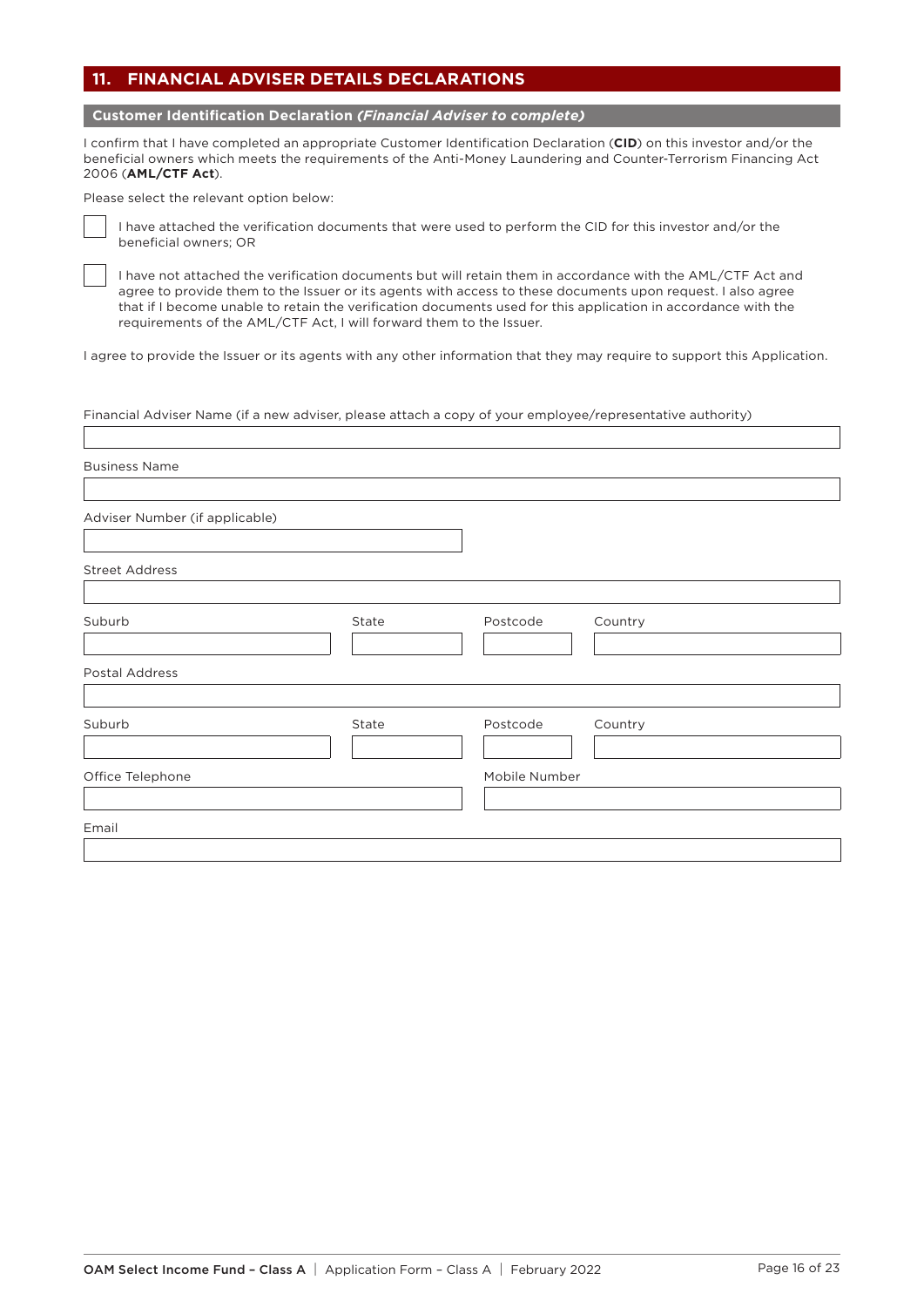# **DEALER DETAILS**

| Dealer Name                                                                                                                                                            |                                                                                                                         |
|------------------------------------------------------------------------------------------------------------------------------------------------------------------------|-------------------------------------------------------------------------------------------------------------------------|
| Dealer Number (if applicable)                                                                                                                                          |                                                                                                                         |
| Contact Person                                                                                                                                                         |                                                                                                                         |
| AFSL Number                                                                                                                                                            | <b>ABN</b>                                                                                                              |
|                                                                                                                                                                        |                                                                                                                         |
| Postal Address                                                                                                                                                         |                                                                                                                         |
| Suburb<br>State                                                                                                                                                        | Postcode<br>Country                                                                                                     |
| Office Telephone                                                                                                                                                       |                                                                                                                         |
|                                                                                                                                                                        |                                                                                                                         |
| Email                                                                                                                                                                  |                                                                                                                         |
|                                                                                                                                                                        |                                                                                                                         |
| Dealer Stamp                                                                                                                                                           |                                                                                                                         |
|                                                                                                                                                                        |                                                                                                                         |
|                                                                                                                                                                        |                                                                                                                         |
|                                                                                                                                                                        |                                                                                                                         |
|                                                                                                                                                                        |                                                                                                                         |
|                                                                                                                                                                        |                                                                                                                         |
| <b>Financial Product Advice Certification</b>                                                                                                                          |                                                                                                                         |
| I confirm that the information given above is correct.                                                                                                                 |                                                                                                                         |
| I confirm that in relation to the applicant's investment in the Fund, I:                                                                                               |                                                                                                                         |
| have provided the applicant with personal financial product advice;                                                                                                    |                                                                                                                         |
| have not provided the applicant with personal financial product advice;                                                                                                |                                                                                                                         |
| have reviewed and considered the TMD in providing the financial product advice indicated above to                                                                      |                                                                                                                         |
| the investor.                                                                                                                                                          | have not reviewed and considered the TMD in providing the financial product advice indicated above to                   |
| the investor.<br>Note: If no Personal advice has been provided then the applicant is currently not eligible to invest in this product.                                 |                                                                                                                         |
|                                                                                                                                                                        | If the TMD has not been reviewed and considered then the applicant is currently not eligible to invest in this product. |
| Signature of Financial Adviser                                                                                                                                         |                                                                                                                         |
|                                                                                                                                                                        |                                                                                                                         |
|                                                                                                                                                                        |                                                                                                                         |
|                                                                                                                                                                        |                                                                                                                         |
| Date                                                                                                                                                                   |                                                                                                                         |
|                                                                                                                                                                        |                                                                                                                         |
| Financial Adviser Access to Investor Information (Investor to complete)                                                                                                |                                                                                                                         |
| Please tick the box below if you wish your financial adviser to have access to information and/or to receive copies of all                                             |                                                                                                                         |
| transaction confirmations. If no election is made, access to information and/or copies of transaction confirmations will<br>not be provided to your financial adviser. |                                                                                                                         |
|                                                                                                                                                                        | Please provide access to information and send copies of all transaction confirmations to my/our financial adviser.      |
| You may change your election at any time by contacting the Issuer.                                                                                                     |                                                                                                                         |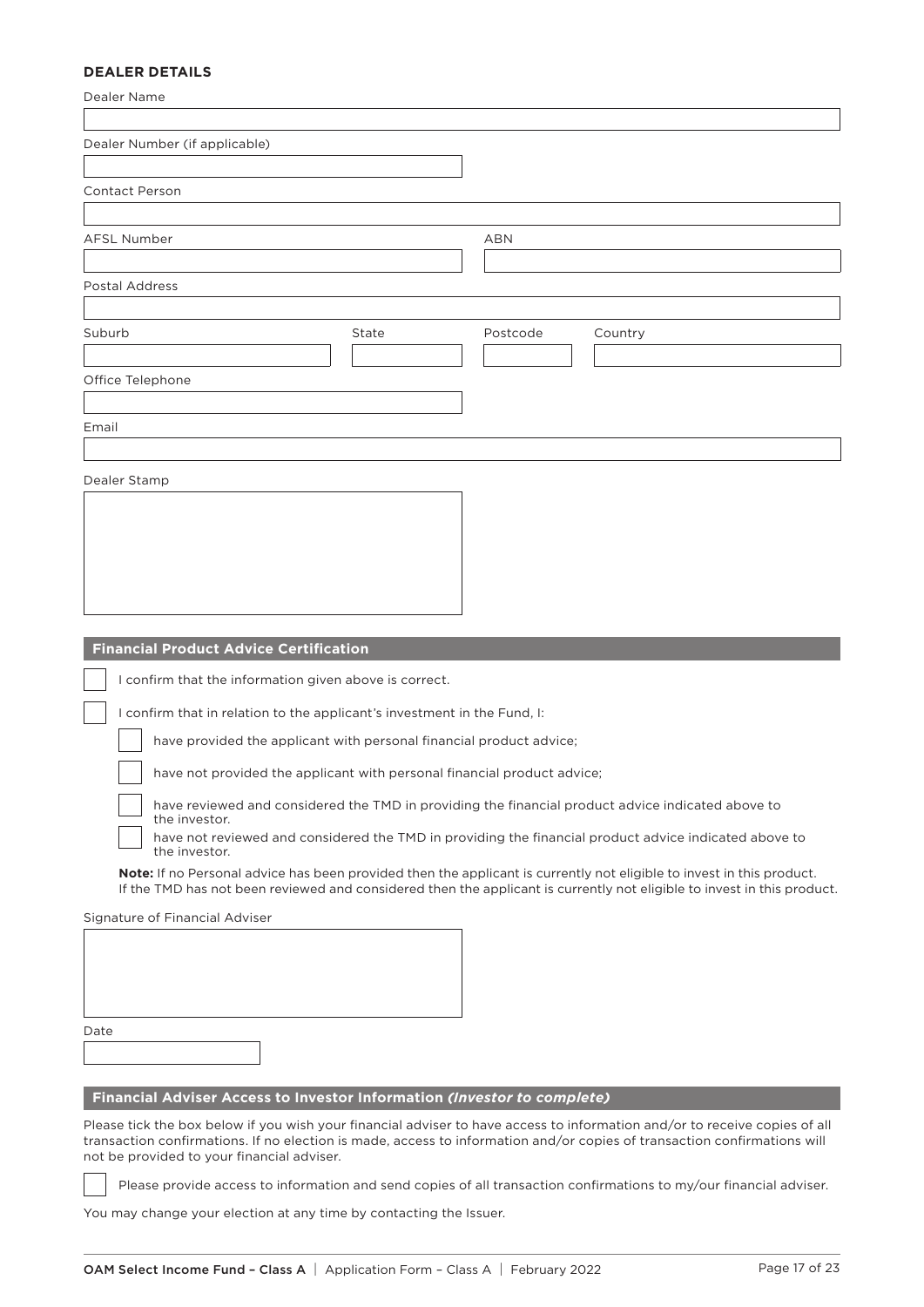# **12. CERTIFYING A COPY OF AN ORIGINAL DOCUMENT**

All documents must be provided in a certified copy format – in other words, a copy of the original document that has been certified by an eligible certifier.

A 'certified extract' means an extract that has been certified as a true copy of some of the information contained in a complete original document by one of the persons described below.

Please note that we require the copy which was actually signed by the certifier (i.e. the original penned signature of the certifier).

## **People who can certify documents or extracts are:**

- 1. A lawyer, being a person who is enrolled on the roll of the Supreme Court of a State or Territory, or the High Court of Australia, as a legal practitioner (however described) or equivalent in Hong Kong or Singapore.
- 2. A judge of a court.
- 3. A magistrate.
- 4. A chief executive officer of a Commonwealth court.
- 5. A registrar or deputy registrar of a court.
- 6. A Justice of the Peace.
- 7. A notary public (for the purposes of the *Statutory Declaration Regulations 1993*).
- 8. A police officer.
- 9. An agent of the Australian Postal Corporation who is in charge of an office supplying postal services to the public.
- 10. A permanent employee of the Australian Postal Corporation with 2 or more years of continuous service who is employed in an office supplying postal services to the public.
- 11. An Australian consular officer or an Australian diplomatic officer (within the meaning of the *Consular Fees Act 1955*).
- 12. An officer with 2 or more continuous years of service with one or more financial institutions (for the purposes of the *Statutory Declaration Regulations 1993*).
- 13. A finance company officer with 2 or more continuous years of service with one or more financial companies (for the purposes of the *Statutory Declaration Regulations 1993*).
- 14. An officer with, or authorised representative of, a holder of an Australian financial services licence, having 2 or more continuous years of service with one or more licensees.
- 15. A member of the Institute of Chartered Accountants in Australia, CPA Australia or the National Institute of Accountants with 2 or more years of continuous membership.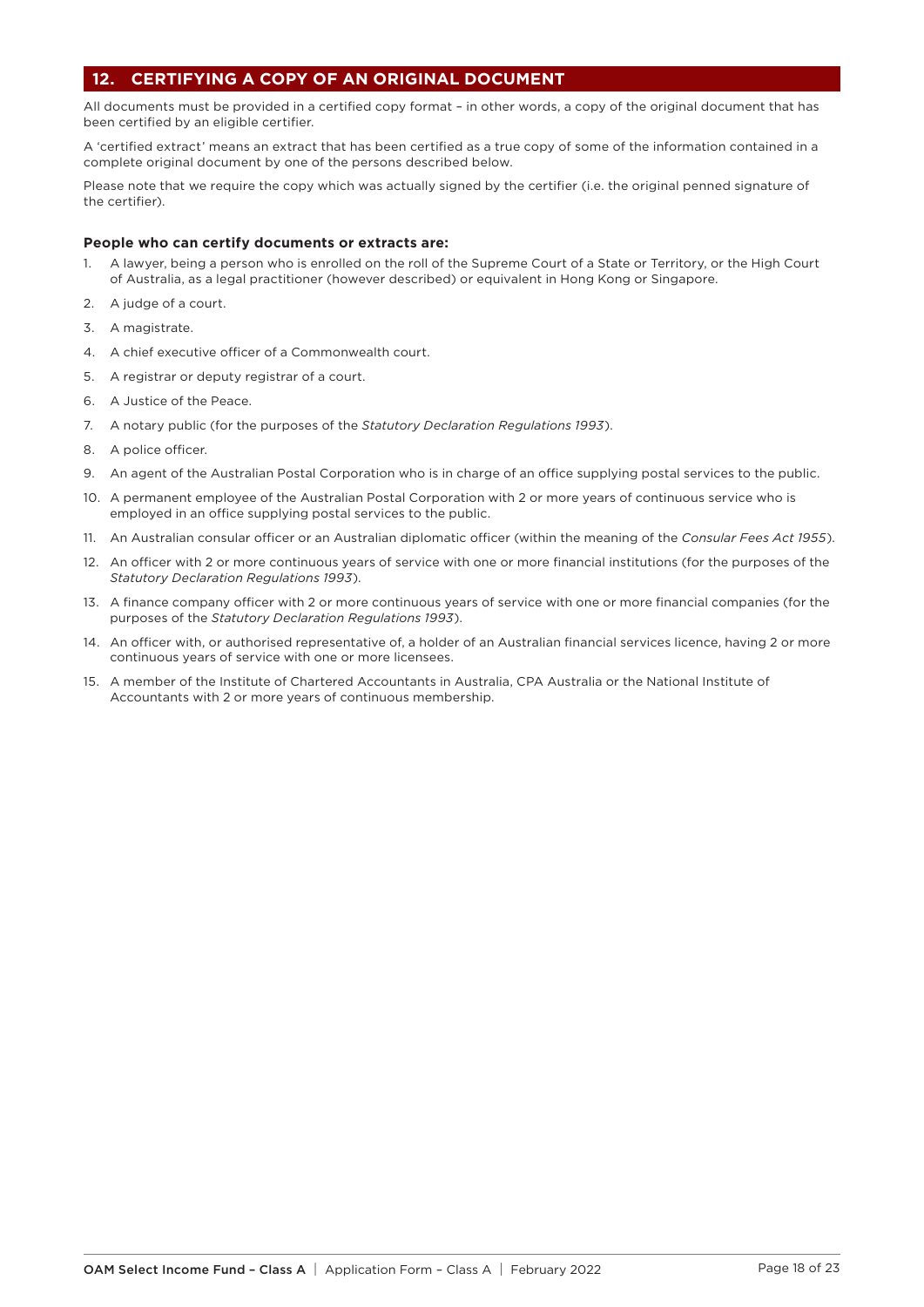# **13. KEY DEFINITIONS**

# **BENEFICIAL OWNER**

To comply with AML/CTF laws, we require you to disclose the Beneficial Owners. Beneficial Owner means an individual who ultimately owns or controls (directly or indirectly) the investor. 'Owns' means ownership (either directly or indirectly) of 25% or more of the investor. 'Controls' includes control as a result of, or by means of, trusts, agreements, arrangements, understandings and practices, whether or not having legal or equitable force and whether or not based on legal or equitable rights, and includes exercising and control through the capacity to determine decisions about financial and operating policies.

#### **CONTROLLING PERSON(S)**

'Controlling Persons' means with respect to an entity that is a legal person, natural person(s) who exercises control over an entity. This should be interpreted in a manner consistent with relevant Financial Action Task Force Recommendations on the terms "beneficial owner". Investors that are Passive NFFEs or NFEs under FATCA and CRS respectively should consult their own advisors regarding any Controlling Person(s) they may have.

In relation to FATCA and CRS, in the case of a trust, a controlling person means the settlor(s), the trustee(s), the protector(s) (if any), the beneficiary(ies) or class(es) of beneficiaries, and any other natural person(s) exercising ultimate effective control over the trust. The settlor(s), the trustee(s), the protector(s) (if any), and the beneficiary(ies) or class(es) of beneficiaries, must always be treated as Controlling Persons of a trust, regardless of whether or not any of them exercises control over the trust.

In the case of a legal arrangement other than a trust, such term means persons in equivalent or similar positions.

#### **GLOBAL INTERMEDIARY IDENTIFICATION NUMBER (GIIN)**

Global Intermediary Identification Number (**GIIN**) means a unique identification number that non-U.S. Financial Institutions receive from the IRS (i.e. IRS of the U.S) when they register as a financial institution for FATCA.

## **POLITICALLY EXPOSED PERSONS (PEP)**

To comply with AML/CTF laws, we require you to disclose whether you are, or have an association with, a Politically Exposed Person ('PEP'). A PEP is an individual who holds a prominent public position or function in a government body or an international organisation in Australia or overseas, such as a Head of State, or Head of a Country or Government, or a Government Minister, or equivalent senior politician. A PEP can also be an immediate family member of a person referred to above, including spouse, de facto partner, child, and a child's spouse or a parent. A close associate of a PEP, i.e. any individual who is known to have joint beneficial ownership of a legal arrangement or entity is also considered to be a PEP. Where you identify as, or have an association with, a PEP, we may request additional information from you.

## **TAXPAYER IDENTIFICATION NUMBER (TIN)**

Taxpayer Identification Number (**TIN**) means the number assigned by each country for the purpose of administering tax laws. This is the equivalent of a Tax File Number (**TFN**) in Australia or an Employer Identification Number (**EIN**) in the U.S.

#### **For FATCA and CRS purposes, the following selected summaries of defined terms are provided to assist you with completing this form.**

# **FOREIGN ACCOUNT TAX COMPLIANCE ACT (FATCA)**

FATCA means the U.S. Foreign Account Tax Compliance Act.

| <b>FATCA CLASSIFICATIONS</b>                    | <b>DEFINITIONS</b>                                                                                                                                                                                                                                                                                                        |
|-------------------------------------------------|---------------------------------------------------------------------------------------------------------------------------------------------------------------------------------------------------------------------------------------------------------------------------------------------------------------------------|
| <b>Foreign Financial Institution</b><br>(FFI)   | FFI relates to the term "Financial Institution" and refers to Non-US Financial<br>Institutions under the FATCA regime.<br>Financial Institutions include a Depository Institution, a Custodial Institution, an<br>Investment Entity, or Specified Insurance Company.                                                      |
| <b>Participating FFI (PFFI)</b>                 | A FFI that has agreed to comply with the requirements of a FFI agreement, including<br>a FFI described in a Model 2 IGA that has agreed to comply with the requirements of a<br>FFI agreement. The term PFFI also includes a QI branch of a U.S. financial institution,<br>unless such branch is a Reporting Model 1 FFI. |
| Intergovernmental<br><b>Agreement (IGA)</b>     | An agreement or arrangement between the U.S. or the Treasury Department and a<br>foreign government or agencies to implement FATCA.                                                                                                                                                                                       |
| <b>Local/Partner Jurisdiction</b><br><b>FFI</b> | A FFI located in a jurisdiction that has in effect an agreement with the United States to<br>facilitate the implementation of FATCA. A list of all participating jurisdictions can be<br>found at: http://www.treasury.gov/resource-center/tax-policy/treaties/Pages/FATCA-<br>Archive.aspx                               |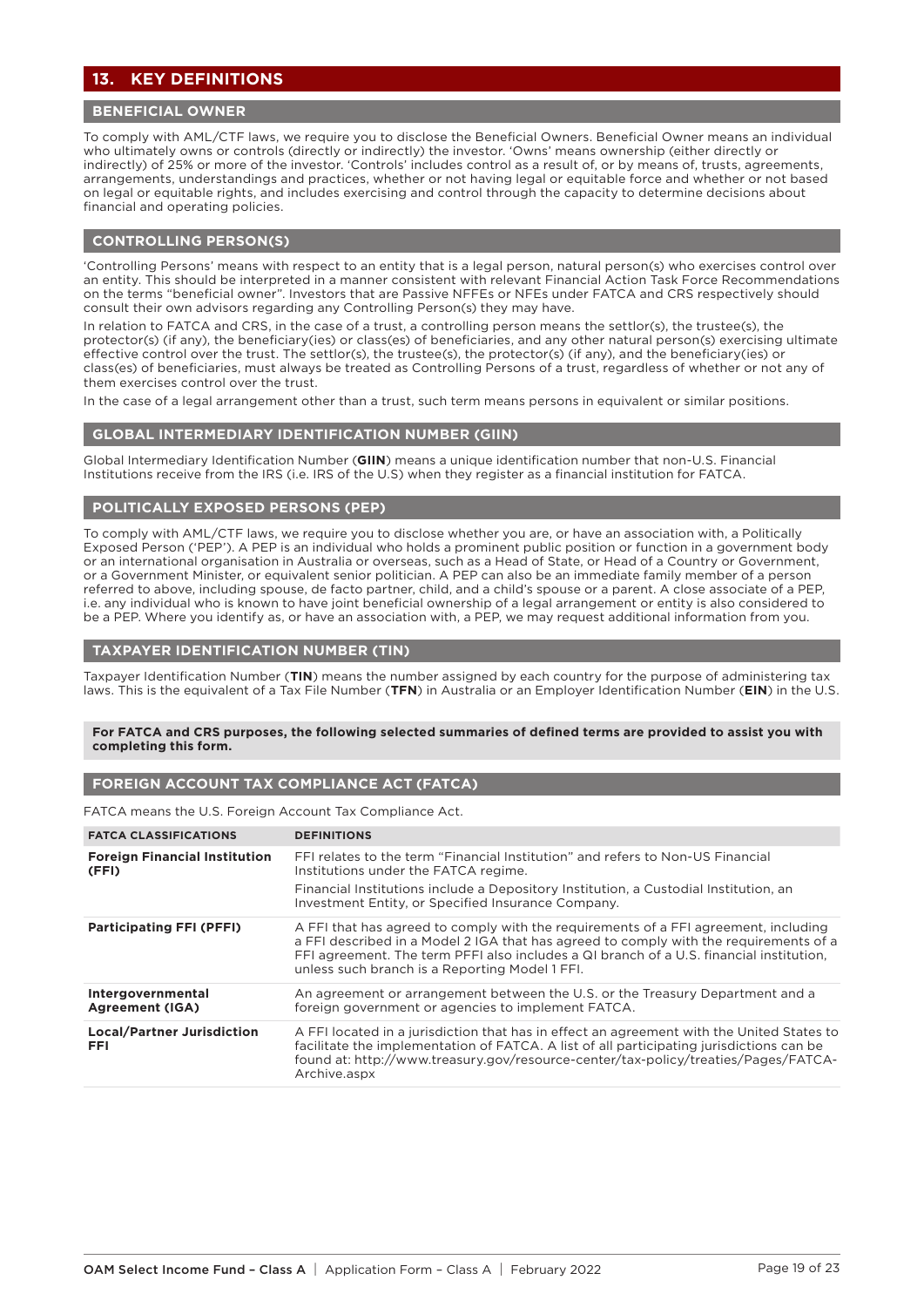| <b>FATCA CLASSIFICATIONS</b>                          | <b>DEFINITIONS</b>                                                                                                                                                                                                                                                                                                                                                                                                             |
|-------------------------------------------------------|--------------------------------------------------------------------------------------------------------------------------------------------------------------------------------------------------------------------------------------------------------------------------------------------------------------------------------------------------------------------------------------------------------------------------------|
| <b>Deemed-compliant FFI</b>                           | <b>Trustee-Documented Trust:</b> A trust established under the laws of the local jurisdiction<br>to the extent that the trustee of the trust is a Reporting U.S. Financial Institution,<br>Reporting Model 1 FFI, or Participating FFI and reports all information required to be<br>reported pursuant to the Agreement with respect to all U.S. Reportable Accounts of<br>the trust.                                          |
|                                                       | <b>Sponsored Investment Vehicle:</b> A Financial Institution described in the IGA having a<br>sponsoring entity that complies with the requirements of the IGA.                                                                                                                                                                                                                                                                |
|                                                       | <b>Registered-Deemed Compliant FFI:</b> A FFI that registers with the IRS to declare its<br>status. Includes certain local FFIs, non-reporting members of participating FFI groups,<br>qualified collective investment vehicles, restricted funds, qualified credit card issuers<br>and servicers, and sponsored investment entities and controlled foreign corporations.                                                      |
|                                                       | <b>Other Deemed-Compliant Category:</b> Deemed-compliant FFIs also include the<br>following: Non-Registering Local Bank, FFI with Only Low Value Accounts, Sponsored<br>Closely-Held Investment Vehicle, Limited Life Debt Investment Entity, and any<br>other FFI treated as a deemed-compliant FFI under an applicable IGA (except for a<br>registered deemed-compliant FFI).                                                |
| <b>Non-participating FFI</b>                          | A FFI other than a participating FFI, a deemed-compliant FFI, or an exempt beneficial<br>owner.                                                                                                                                                                                                                                                                                                                                |
| <b>Exempt Beneficial Owner</b>                        | An entity in one of the following categories:                                                                                                                                                                                                                                                                                                                                                                                  |
| Cincludes Self-managed<br><b>Superannuation Fund)</b> | <b>Government Entity:</b><br>The government of a jurisdiction, any political subdivision of a jurisdiction (including<br>a state, province, county, or municipality), or any wholly owned agency or<br>instrumentality of a jurisdiction or of any one or more of the foregoing.                                                                                                                                               |
|                                                       | <b>International Organisation:</b>                                                                                                                                                                                                                                                                                                                                                                                             |
|                                                       | Any international organisation or wholly owned agency or instrumentality thereof.<br>This category includes any intergovernmental organization (including a supranational<br>organisation) (1) that is comprised primarily of governments; (2) that has in effect<br>a headquarters or substantially similar agreement with the jurisdiction; and (3) the<br>income of which does not inure to the benefit of private persons. |
|                                                       | <b>Central Bank:</b>                                                                                                                                                                                                                                                                                                                                                                                                           |
|                                                       | An institution that is by law or government sanction the principal authority, other than<br>the government of the jurisdiction itself, issuing instruments intended to circulate<br>as currency. Such an institution may include an instrumentality that is separate from<br>the government of the jurisdiction, whether or not owned in whole or in part by the<br>jurisdiction.                                              |
|                                                       | <b>Exempt Retirement Fund:</b>                                                                                                                                                                                                                                                                                                                                                                                                 |
|                                                       | A retirement fund that meets one of the following categories under the applicable<br>IGA: Treaty-Qualified Retirement Fund, Broad Participation Retirement Fund, Narrow<br>Participation Retirement Fund, Pension Fund of an Exempt Beneficial Owner, or<br>Investment Entity Wholly Owned by Exempt Beneficial Owners.                                                                                                        |
|                                                       | <b>Investment Entity Wholly:</b>                                                                                                                                                                                                                                                                                                                                                                                               |
|                                                       | An Entity that is a Financial Institution solely because it is an Investment Entity,<br>provided that each direct holder of an Equity Interest in the Entity is an exempt<br>beneficial owner, and each direct holder of a debt interest in such Entity is either<br>a Depository Institution (with respect to a loan made to such Entity) or an exempt<br>beneficial owner.                                                   |
| <b>Non-Financial Foreign Entity</b><br>(NFFE)         | For FATCA purpose, a NFFE refers to any non-U.S. organisation that is not a FFI. Also,<br>a NFFE may be an Active NFFE or a Passive NFFE.                                                                                                                                                                                                                                                                                      |
| <b>Active NFFE</b>                                    | <b>Active NFFEs by Reason of Income and Assets means</b> Less than 50% of the NFFE's<br>gross income for the preceding calendar year or other appropriate reporting period<br>is passive income and less than 50% of the assets held by the NFFE during the<br>preceding calendar year or other appropriate reporting period are assets that produce<br>or are held for the production of passive income.                      |
|                                                       | Also, a NFFE means any entity that is not a financial institution, a NFFE may be an<br>Active NFFE or a Passive NFFE.                                                                                                                                                                                                                                                                                                          |
| <b>Passive NFFE</b>                                   | For purpose of completing this certification, a <b>Passive NFFE</b> means any NFFE that is<br>not an Active NFFE.                                                                                                                                                                                                                                                                                                              |
| Other - describe the<br><b>FATCA status</b>           | Investor to provide as per their tax advice.                                                                                                                                                                                                                                                                                                                                                                                   |
|                                                       |                                                                                                                                                                                                                                                                                                                                                                                                                                |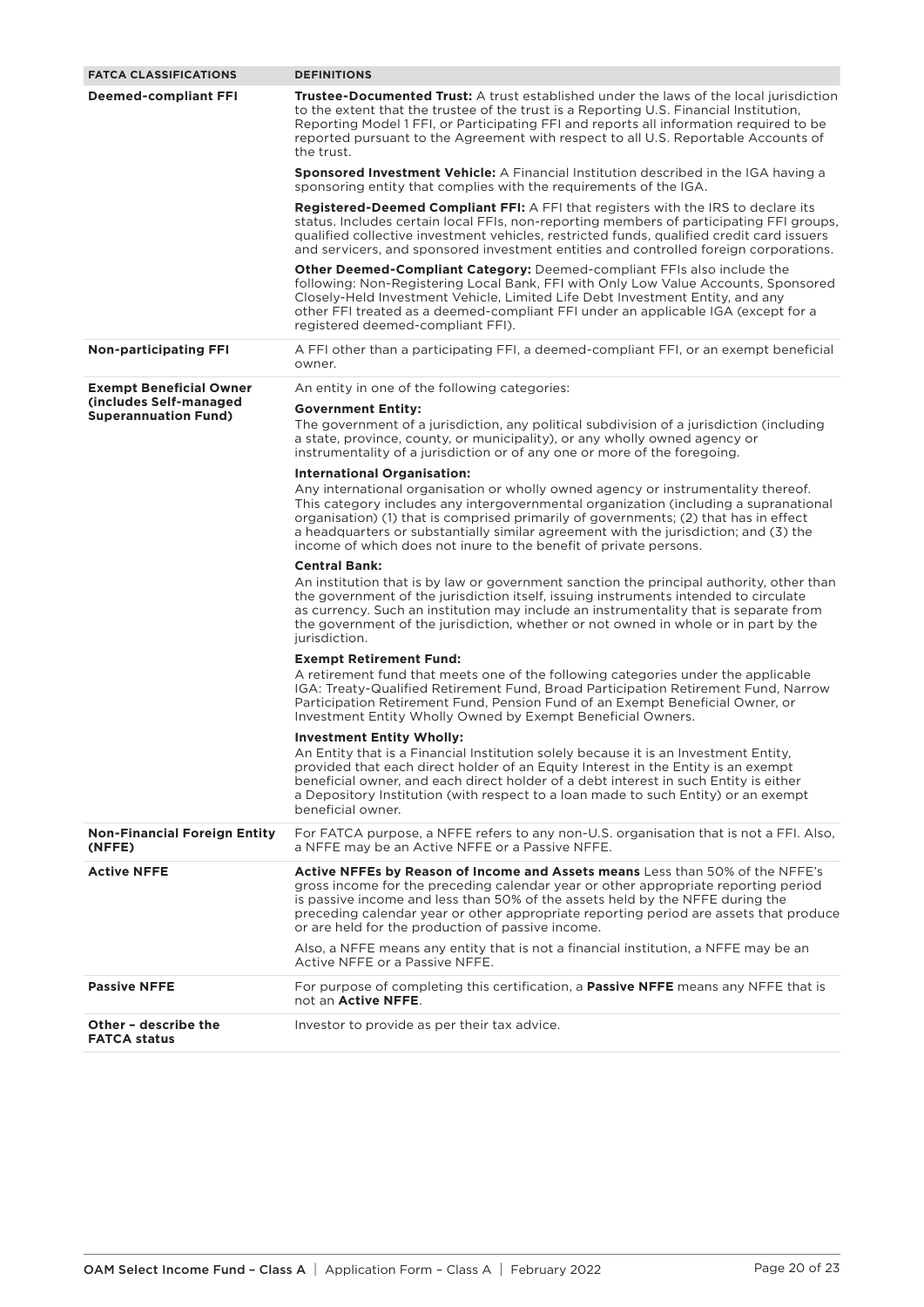# **COMMON REPORTING STANDARDS (CRS)**

|                                                                                                                                                                                                                                                             | CRS means OECD Common Reporting Standards for Automatic Exchange of Financial Account Information.                                                                                                                                                                                                                                                                                                                                                                                                                                                                                                                                                                                                                                                       |
|-------------------------------------------------------------------------------------------------------------------------------------------------------------------------------------------------------------------------------------------------------------|----------------------------------------------------------------------------------------------------------------------------------------------------------------------------------------------------------------------------------------------------------------------------------------------------------------------------------------------------------------------------------------------------------------------------------------------------------------------------------------------------------------------------------------------------------------------------------------------------------------------------------------------------------------------------------------------------------------------------------------------------------|
| <b>CRS CLASSIFICATIONS</b>                                                                                                                                                                                                                                  | <b>DEFINITIONS</b>                                                                                                                                                                                                                                                                                                                                                                                                                                                                                                                                                                                                                                                                                                                                       |
| <b>Government Entity,</b><br><b>International Organisation</b><br>and Central Bank                                                                                                                                                                          | <b>Government Entity</b> means the government of a jurisdiction, any political subdivision<br>of a jurisdiction (including a state, province, county, or municipality), or any wholly<br>owned agency or instrumentality of a jurisdiction or of any one or more of the<br>foregoing.                                                                                                                                                                                                                                                                                                                                                                                                                                                                    |
|                                                                                                                                                                                                                                                             | International Organisation means any international organisation or wholly owned<br>agency or instrumentality thereof. This category includes any intergovernmental<br>organisation (including a supranational organisation) (1) that is comprised primarily of<br>governments; (2) that has in effect a headquarters or substantially similar agreement<br>with the jurisdiction; and (3) the income of which does not inure to the benefit of<br>private persons.                                                                                                                                                                                                                                                                                       |
|                                                                                                                                                                                                                                                             | <b>Central Bank</b> means an institution that is by law or government sanction the principal<br>authority, other than the government of the jurisdiction itself, issuing instruments<br>intended to circulate as currency. Such an institution may include an instrumentality<br>that is separate from the government of the jurisdiction, whether or not owned in<br>whole or in part by the jurisdiction.                                                                                                                                                                                                                                                                                                                                              |
| <b>Financial Institution</b>                                                                                                                                                                                                                                | Financial Institution means a Custodial Institution, a Depository Institution, an<br>Investment Entity, or a Specified Insurance Company.                                                                                                                                                                                                                                                                                                                                                                                                                                                                                                                                                                                                                |
| <b>Non-Reporting Financial</b><br><b>Institution (includes Broad)</b><br><b>Participation Retirement</b><br><b>Fund, Narrow Participation</b><br><b>Retirement Fund, Exempt</b><br><b>Collective Investment Vehicle</b><br>and Trustee Documented<br>Trust) | A "Non-Reporting Financial Institution" means any Financial Institution that's:<br>• A Government Entity, International Organisation or Central Bank, other than with<br>respect to a payment that is derived from an obligation held in connection with<br>a commercial financial activity of a type engaged in by a Specified Insurance<br>Company, Custodial Institution, or Depository Institution;<br>• A Broad Participation Retirement Fund; a Narrow Participation Retirement Fund; a<br>Pension Fund of a Government Entity, International Organisation or Central Bank; or<br>a Qualified Credit Card Issuer;<br>• An Exempt Collective Investment Vehicle; or<br>• A Trustee-Documented Trust: a trust whose trustee is a Reporting Financial |
|                                                                                                                                                                                                                                                             | Institution and reports all the necessary information about the trust's Reportable<br>Accounts;<br>• Any other Entity that a country defines as a Non-Reporting Financial Institution in its<br>domestic law.                                                                                                                                                                                                                                                                                                                                                                                                                                                                                                                                            |
| <b>Non-Financial Entity (NFE)</b>                                                                                                                                                                                                                           | For CRS purposes, a NFE is an entity that is not a Financial Institution, a NFE may be<br>an Active NFE or a Passive NFE.                                                                                                                                                                                                                                                                                                                                                                                                                                                                                                                                                                                                                                |
|                                                                                                                                                                                                                                                             |                                                                                                                                                                                                                                                                                                                                                                                                                                                                                                                                                                                                                                                                                                                                                          |
| <b>Active NFE</b>                                                                                                                                                                                                                                           | Active NFEs by Reason of Income and Assets means less than 50% of the NFE's<br>gross income for the preceding calendar year or other appropriate reporting period is<br>passive income and less than 50% of the assets held by the NFE during the preceding<br>calendar year or other appropriate reporting period are assets that produce or are<br>held for the production of passive income.                                                                                                                                                                                                                                                                                                                                                          |
| <b>Passive NFE</b>                                                                                                                                                                                                                                          | <b>Passive NFE</b> means for the purpose of completing this certification, any NFE that is<br>not an Active NFE.                                                                                                                                                                                                                                                                                                                                                                                                                                                                                                                                                                                                                                         |
| <b>Investment Entity</b>                                                                                                                                                                                                                                    | The term "Investment Entity" includes two types of Entities:                                                                                                                                                                                                                                                                                                                                                                                                                                                                                                                                                                                                                                                                                             |
|                                                                                                                                                                                                                                                             | (a) an Entity that primarily conducts as a business one or more of the following<br>activities or operations for or on behalf of a customer:                                                                                                                                                                                                                                                                                                                                                                                                                                                                                                                                                                                                             |
|                                                                                                                                                                                                                                                             | • Trading in money market instruments (cheques, bills, certificates of deposit,<br>derivatives, etc.); foreign exchange; exchange, interest rate and index<br>instruments; transferable securities; or commodity futures trading;                                                                                                                                                                                                                                                                                                                                                                                                                                                                                                                        |
|                                                                                                                                                                                                                                                             | • Individual and collective portfolio management; or<br>• Otherwise investing, administering, or managing Financial Assets or money on<br>behalf of other persons.                                                                                                                                                                                                                                                                                                                                                                                                                                                                                                                                                                                       |
|                                                                                                                                                                                                                                                             | • Such activities or operations do not include rendering non-binding investment<br>advice to a customer.                                                                                                                                                                                                                                                                                                                                                                                                                                                                                                                                                                                                                                                 |
|                                                                                                                                                                                                                                                             | (b) The second type of "Investment Entity" ("Investment Entity managed by another<br>Financial Institution") is any Entity the gross income of which is primarily<br>attributable to investing, reinvesting, or trading in Financial Assets where the<br>Entity is managed by another Entity that is a Depository Institution, a Custodial<br>Institution, a Specified Insurance Company, or the first type of Investment Entity.                                                                                                                                                                                                                                                                                                                        |
| <b>Investment Entity managed</b><br>by another Financial<br><b>Institution</b>                                                                                                                                                                              | An Entity is "managed by" another Entity if the managing Entity performs, either<br>directly or through another service provider on behalf of the managed Entity, any<br>of the activities or operations described in Clause (a) above in the definition of<br>'Investment Entity'.                                                                                                                                                                                                                                                                                                                                                                                                                                                                      |
|                                                                                                                                                                                                                                                             | An Entity only manages another Entity if it has discretionary authority to manage the<br>other Entity's assets (either in whole or part). Where an Entity is managed by a mix<br>of Financial Institutions, NFEs or individuals, the Entity is considered to be managed<br>by another Entity that is a Depository Institution, a Custodial Institution, a Specified<br>Insurance Company, or the first type of Investment Entity, if any of the managing<br>Entities is such another Entity.                                                                                                                                                                                                                                                             |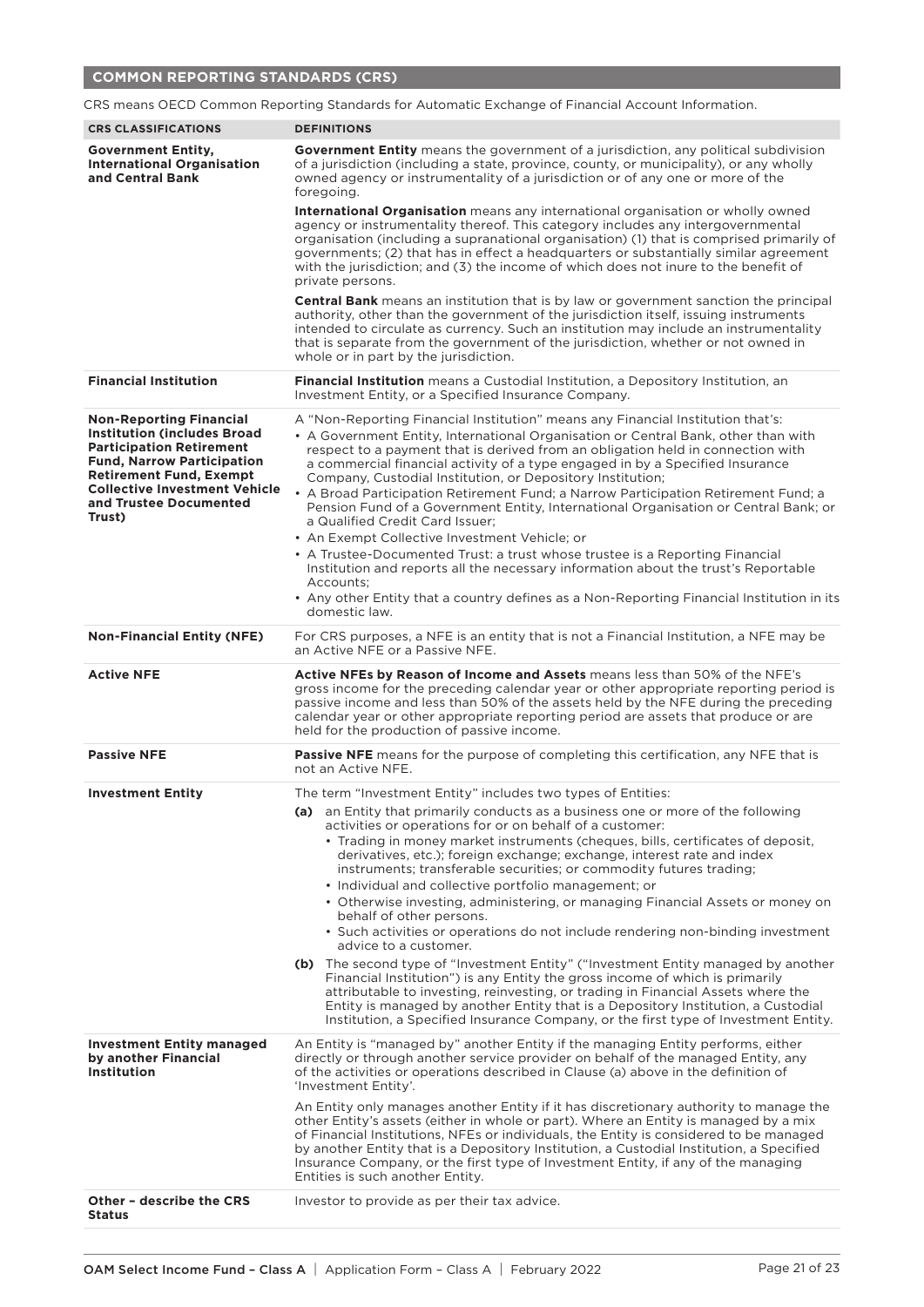

| ADDITIONAL INVESTMENT FORM - OAM SELECT INCOME FUND - CLASS A                                                                            |                                                                                                                                                                                                                                         |
|------------------------------------------------------------------------------------------------------------------------------------------|-----------------------------------------------------------------------------------------------------------------------------------------------------------------------------------------------------------------------------------------|
| <b>Additional Investment Form For Existing Investors</b><br>additional investment. New investors should complete a new Application Form. | Please use this form if you are already an investor in the OAM Select Income Fund - Class A and wish to make an                                                                                                                         |
| <b>INVESTOR DETAILS</b>                                                                                                                  |                                                                                                                                                                                                                                         |
| Number                                                                                                                                   | Name                                                                                                                                                                                                                                    |
|                                                                                                                                          |                                                                                                                                                                                                                                         |
| Company/Fund/Super Fund Name                                                                                                             |                                                                                                                                                                                                                                         |
|                                                                                                                                          |                                                                                                                                                                                                                                         |
| <b>ADDITIONAL INVESTMENT DETAILS</b>                                                                                                     |                                                                                                                                                                                                                                         |
| I/we apply to make an additional investment in the OAM Select Income Fund - Class A (18 month investment).                               |                                                                                                                                                                                                                                         |
| Amount: AUD                                                                                                                              |                                                                                                                                                                                                                                         |
| Minimum of AUD1,000                                                                                                                      |                                                                                                                                                                                                                                         |
| Please tick the box beside your chosen payment method and complete the required details.                                                 |                                                                                                                                                                                                                                         |
| Cheque                                                                                                                                   |                                                                                                                                                                                                                                         |
| Made payable to: Apps - OAM Select Income Fund                                                                                           |                                                                                                                                                                                                                                         |
| <b>Electronic Funds Transfer or Direct Deposit</b><br>Bank: ANZ Banking Group Limited                                                    |                                                                                                                                                                                                                                         |
| Reference: 'Investor surname/company or trust name' (as applicable)<br>Account Name: Apps - OAM Select Income Fund                       |                                                                                                                                                                                                                                         |
| BSB: 012-110<br>Account number: 838 320 606                                                                                              |                                                                                                                                                                                                                                         |
| SWIFT Code: ANZBAU3M                                                                                                                     |                                                                                                                                                                                                                                         |
| Date of Transfer<br>Reference Used                                                                                                       |                                                                                                                                                                                                                                         |
|                                                                                                                                          |                                                                                                                                                                                                                                         |
| <b>INVESTOR CONFIRMATIONS</b>                                                                                                            |                                                                                                                                                                                                                                         |
| they occur.                                                                                                                              | I/we declare that all details provided in this application and previous applications, including beneficial ownership<br>remain true and correct and I/we undertake to inform you of any changes to the information supplied as and when |
|                                                                                                                                          | I/we acknowledge that between the date of my/our first investment and the date of this additional investment, the                                                                                                                       |
|                                                                                                                                          | Fund's circumstances and target market may have changed. I/we confirm I/we have read the Fund's latest PDS, all<br>supplemental information and TMD for the Fund prior to making this additional investment and consider my/our         |
| objectives, financial situation and needs have not materially changed since my/our initial investment.                                   |                                                                                                                                                                                                                                         |
| Signature 1*                                                                                                                             | Signature 2*                                                                                                                                                                                                                            |
|                                                                                                                                          |                                                                                                                                                                                                                                         |
|                                                                                                                                          |                                                                                                                                                                                                                                         |
|                                                                                                                                          |                                                                                                                                                                                                                                         |
| <b>Full Name</b>                                                                                                                         | Full Name                                                                                                                                                                                                                               |
|                                                                                                                                          |                                                                                                                                                                                                                                         |
| Date                                                                                                                                     | Date                                                                                                                                                                                                                                    |
|                                                                                                                                          |                                                                                                                                                                                                                                         |
| Tick capacity (mandatory for companies):                                                                                                 | Tick capacity (mandatory for companies):                                                                                                                                                                                                |
| Sole Director and Company Secretary                                                                                                      | Sole Director and Company Secretary                                                                                                                                                                                                     |
| Director                                                                                                                                 | Director                                                                                                                                                                                                                                |
| Secretary                                                                                                                                | Secretary                                                                                                                                                                                                                               |
| Company Seal (if applicable)                                                                                                             |                                                                                                                                                                                                                                         |
|                                                                                                                                          | *Joint applicants must both sign;                                                                                                                                                                                                       |
|                                                                                                                                          | *Company applications must be signed by two Directors,<br>a Director and Secretary or the Sole Director and                                                                                                                             |
|                                                                                                                                          | Secretary of the company; or<br>*For trust/superannuation fund applications each                                                                                                                                                        |
|                                                                                                                                          | individual trustee must sign.                                                                                                                                                                                                           |